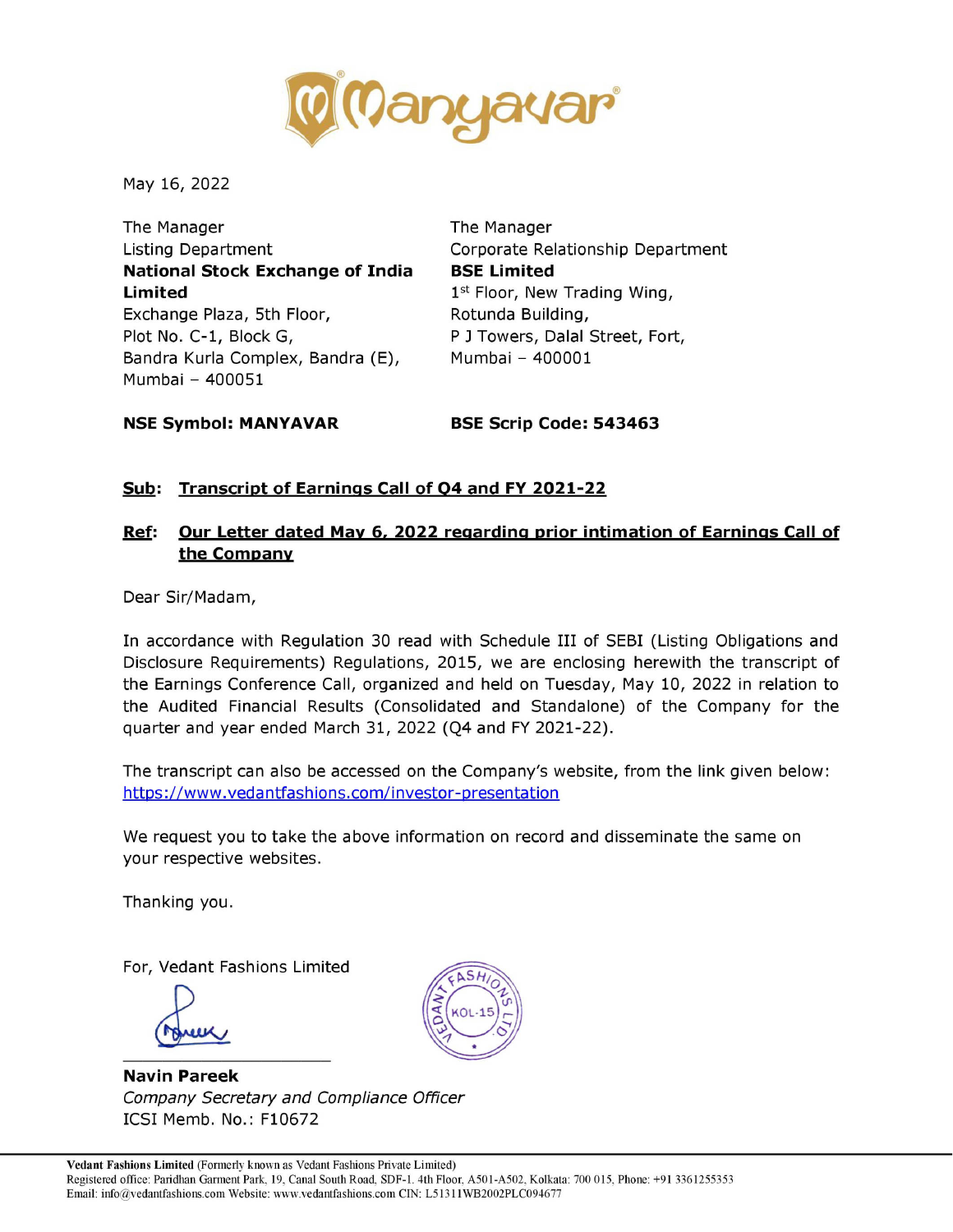

# "Vedant Fashions Limited Q4 FY2022 & FY2022 Earnings Conference Call"

May 10, 2022



- **ANALYST**: **MR. MANOJ MENON - ICICI SECURITIES**
- **MANAGEMENT**: **MR. VEDANT MODI – CHIEF MARKETING OFFICER – VEDANT FASHIONS LIMITED MR. RAHUL MURARKA – CHIEF FINANCIAL OFFICER - VEDANT FASHIONS LIMITED**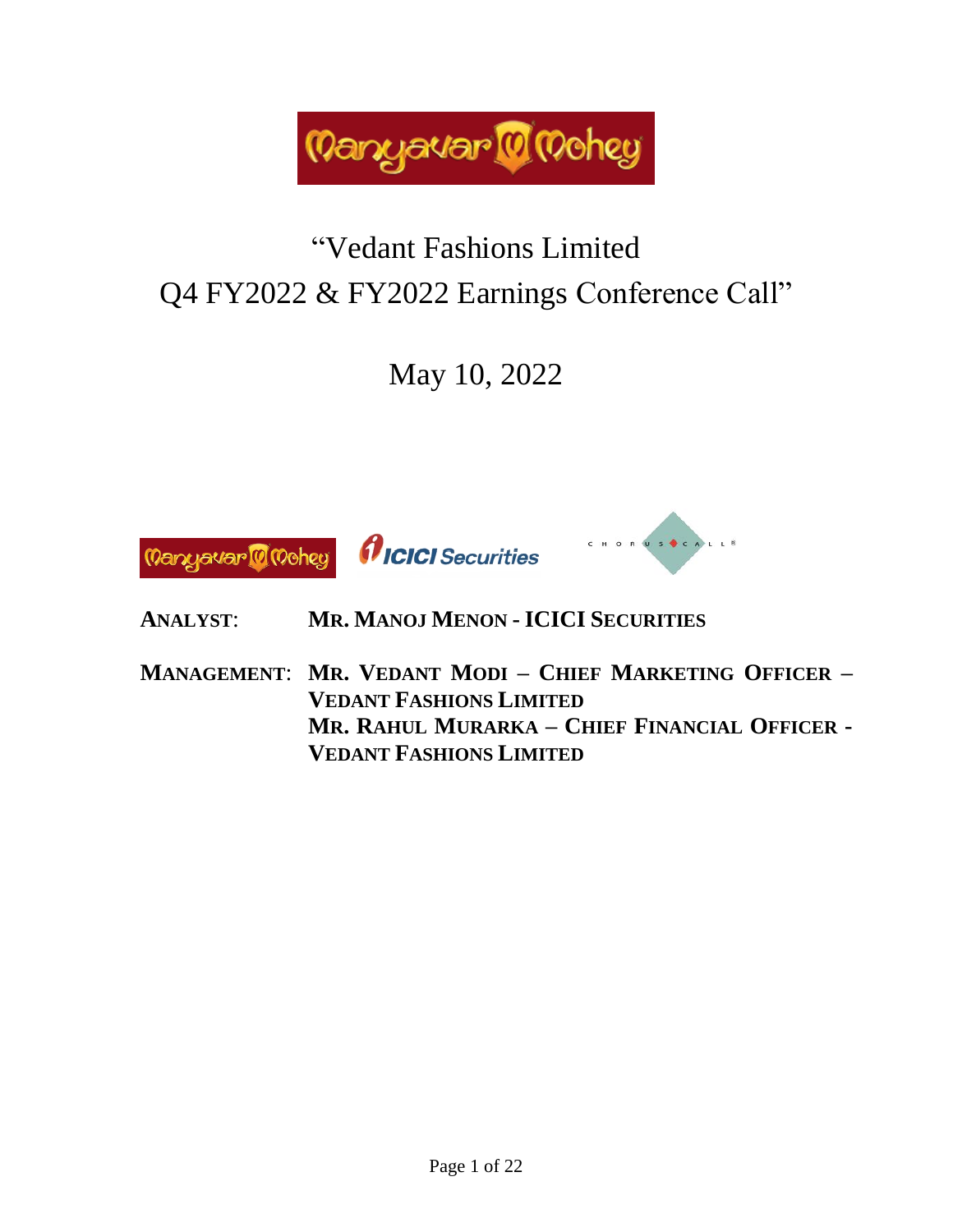

- **Moderator**: Ladies and gentlemen, good day and welcome to Vedant Fashions Limited Q4 FY2022 and FY2022 Earnings Conference Call hosted by ICICI Securities. As a reminder, all participant lines will be in the listen-only mode and there will be an opportunity for you to ask questions after the presentation concludes. Should you need assistance during the conference call, please signal an operator by pressing "\*" and then "0" on your touchtone telephone. Please note that this conference is being recorded. I now hand the conference over to Mr. Manoj Menon from ICICI Securities. Thank you and over to you Sir!
- **Manoj Menon:** Hi, everyone. Depending on the part of the world you are joining the call from a wonderful good morning, good afternoon or a good evening to you. Representing ICICI Securities it is our absolute pleasure to host the management of Vedant Fashions Limited today for the conference call. The company is represented by Mr. Vedant Modi – Chief Marketing Officer and Mr. Rahul Murarka – Chief Financial Officer. During times like these when discretionary performance have definitely outperformed I would say FMCG or consumer staples, the results what we saw from Manyavar in our opinion have definitely beaten the company's expectations. We were privileged to be part of the Manyavar IPO few months back. Now over to the management for the opening remarks and the Q&A after that. Over to you, Sir!

**Vedant Modi**: Good afternoon and a warm welcome to all the participants. I am Vedant Modi, Chief Marketing Officer of the company. Thank you for joining us today to discuss the Vedant Fashions Limited Q4 and financial year 2022 results. I am joined by Mr. Rahul Murarka, Chief Financial Officer of Vedant Fashions. I hope everyone got an opportunity to go through our financial results and investor presentation, which have been uploaded on the stock exchange as well as the company's website. Vedant Fashions Limited is the India's largest celebration wear company with Manyavar being a category creator and leader in the branded Indian wedding and celebration wear in markets for men's. We have multiple brands in our portfolio such as Manyavar, Mohey, Twamev, Manthan and Mebaz, which are positioned to target customers across different demographic segments.

> Our pan India 595 exclusive brand outlets are dominant channel for the company. Despite the third wave of COVID, which had affected the first half of Q4, we are proud to announce that we had a good quarter in terms of strong retail sales coupled with decent growth. We as a company have emerged stronger out of COVID. Performance of the fiscal year has been very encouraging. In Q4 we have opened net square feet area of around 57000 square feet and 17 exclusive brand outlets. As of March 2022, these additions bring the tally of VFL EBO area up at 1.27 million square feet globally spanning across 595 stores in 223 cities and towns nationwide.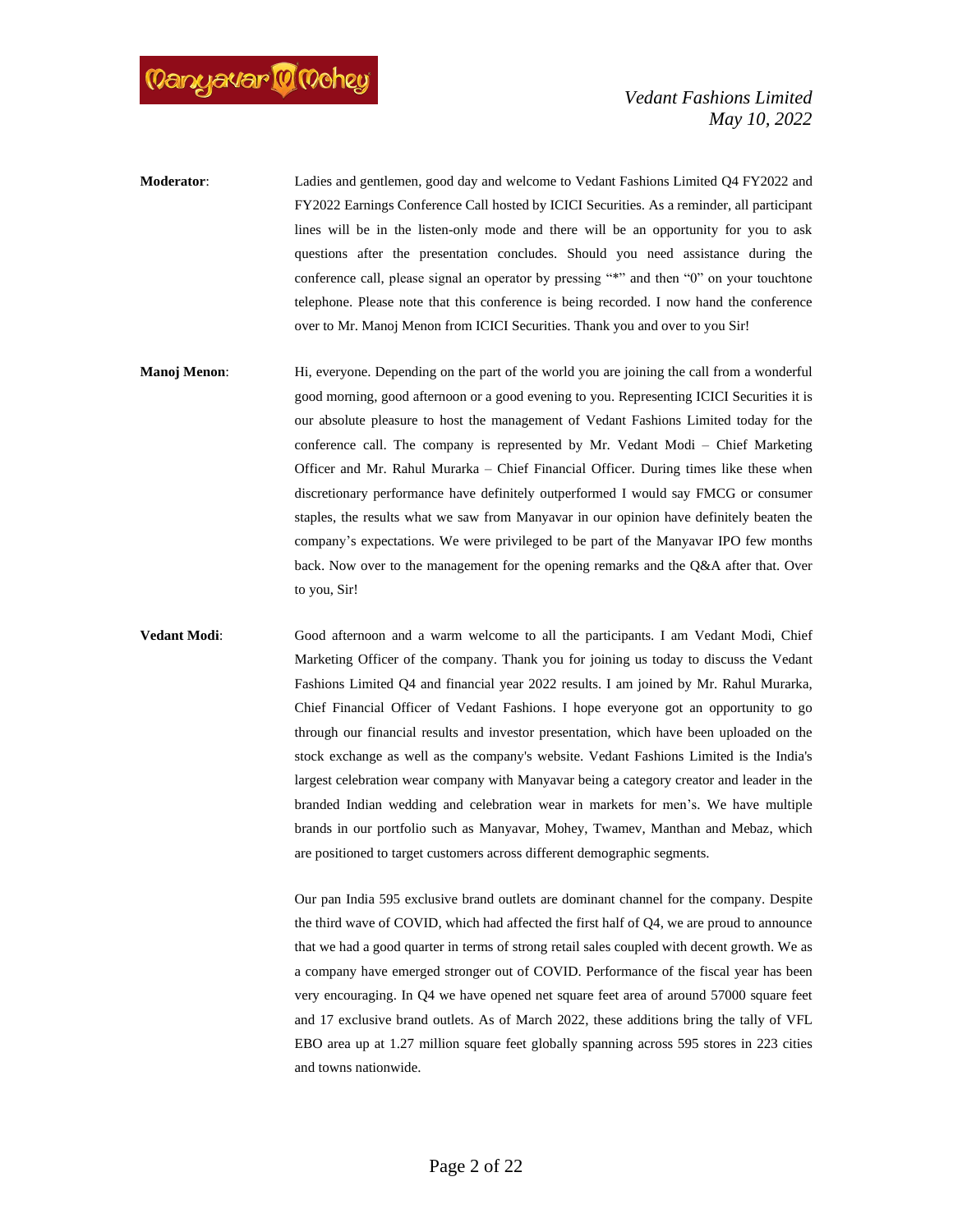In addition to the network expansion, I would like to highlight few of our marketing and branding campaigns with megastars like Sri. Amitabh Bachchan and youth icon Mrs. Alia Bhat during the quarter. The #TaiyaarHokarAaiye campaign featured Mr. Amitabh Bachchan and was aimed at increasing brand salience and drive a behavioral change. The campaign has tried to capture the soul of an Indian wedding and position Manyavar as the preferred brand for wedding occasions. On the other hand to improve brand recognition of Mohey, we created the campaign Dulhan Wali Feeling featuring Mrs. Alia Bhat. This campaign was targeted to connect with the women of today one who is independent yet has close ties to the Indian culture. The campaign highlights the range of emotions, which a bride goes through in various times in a wedding journey.

On a branded level we can see that the fundamentals of the business have been sound, robust and encompassing. During the first 40 days of this financial year, we are seeing robust performance in our store network. This will be the first quarter after two financial years in which the restriction on number of wedding attendees have been lifted. Considering this, we expect good market traction and promising outlook for the new financial year. With this, I would now hand over to Mr. Rahul Murarka, our Chief Financial Officer to take you through the financial performance of the company for the Q4 and the year under review. Thank you.

**Rahul Murarka**: Thank you, Vedant. Namaskar and good evening everyone. I would like to highlight the key financial performance for the Q4 and financial year ended March 31, 2022 based upon the consolidated financial statements of the company. Despite of COVID impact year, the company has reported strong financial revenue and return during FY2022. Starting from FY2022 update, the company reported revenue from operation of 1041 Crores during FY2022 delivering a very strong growth of 84.3% compared to FY2021. The company continues to report industrial leading gross margins of around 67% during FY2022. The EBITDA margin was around 50% and the EBITDA stood at around 521 Crores during FY2022 with the growth of around 85% compared to FY2021.

> The reported PBT during FY2022 is 423 Crores, which has significantly increased by 132.5% compared to FY2021. The company reported best-in-class PAT margin of 30% and profit after tax stood at 315 Crores during FY2022 with a significant growth of 137% compared to FY2021. The company also has reported industry leading ROCE of 75% during FY2022.

> Now coming to Q4 performance update. During Q4 FY2022, the company has reported revenue from operation of 296 Crores delivering a very strong growth of around 55% over Q4 of FY2021. The EBITDA margin was around 50% and the EBITDA stood at 147 Crores for Q4 of FY2022 as against 91 Crores in Q4 of FY2021 with a growth of around 62%. The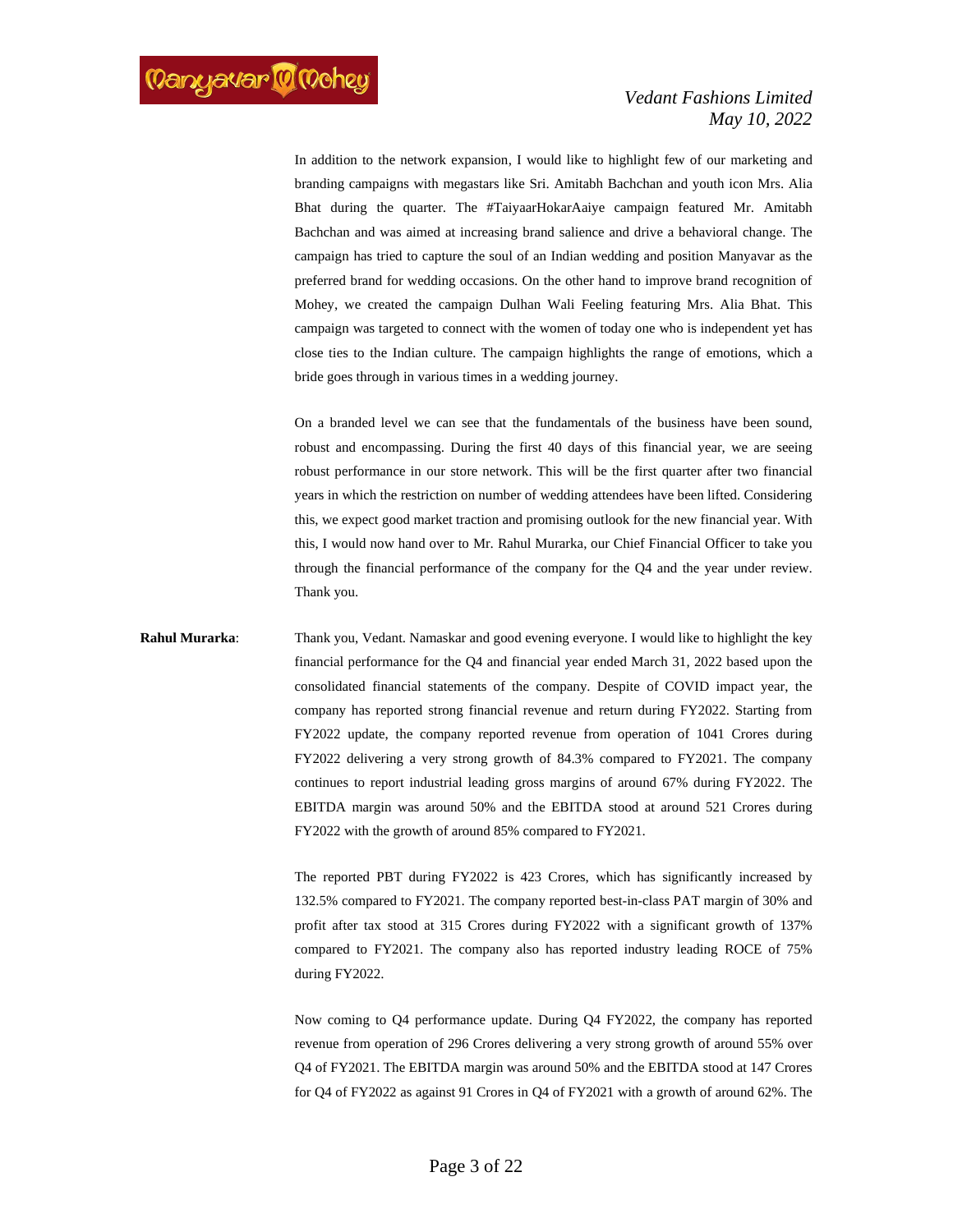company reported PAT margin of around 30% and profit after tax stood at around 89 Crores for Q4 of FY2022 with a growth of 86% over Q4 of FY2021.

The net EBO store area, which was added in Q4 was 57000 square feet with total presence of 1.27 million square feet as on March 31, 2022. Sale of our customers was around 1474 Crores during financial year 2022 and grew by 76% compared to FY2021 with SSG growth of around 65%. The sale of our customers during Q4 of FY2022 was 398 Crores with growth of around 45% compared to Q4 of FY2021 with SSG growth of around 33%. We are very happy to share that the board of directors of the company at its meeting held on May 9, 2022 have recommended annual dividend of Rs.5 per equity share, which is approximately 40% of PAT of the standalone financial statement. With this I would like to thank everyone and we can now move to the Q&A session.

**Moderator**: Thank you very much, Sir. Ladies and gentlemen, we will now begin the question and answer session. We will take the first question from the line of Percy Panthaki from IIFL. Please go ahead.

- **Percy Panthaki:** Sir, my first question is on the women's wear segment. With Manyavar we have become a clear market leader in the men's wear segment for wedding and celebration wear, but the women's wear segment is significantly larger overall including unorganized, etc., in the space, what really do we need to do to replicate the success of Manyavar in the women's wear segment as well and what are the differences in the challenges or the differences in the key success factors between the men's and women's wear?
- **Vedant Modi:** Thank you for your question. Percy. So, we launched the brand Mohey in early 2016 and ever since then when we launched, we launched with all women ethnic wear category and we understood that our nucleus would be lehengas and sarees for the brand. We were testing out different categories and we are very bottom-line focused company and efficiencies in the backbone of the way we work, so the brand has been EBITDA positive ever since we started and there has been multiple sort of workings that we did at a category level. When we understood that lehengas and sarees will be the nucleus, we launched the independent marketing campaigns in 2019 and ever since then we saw a very good growth in the brand with Alia Bhat as the face of the same. Talking about sort of differences in challenges, I mean the overall core learning that we had is that we need to focus on a few categories, get them right, make that a proper category to work on and then move on to creating newer categories in the brand and I think all the underlying fundamentals of the brand in terms of inventory management to the kind of conversion rates we see at the store level have all been very promising and that is why moving on the new financial year we have also decided to open about 6 to 7 exclusive brand outlet doors followed by the first EBO, which we had opened in the new market area of Kolkata for Mohey.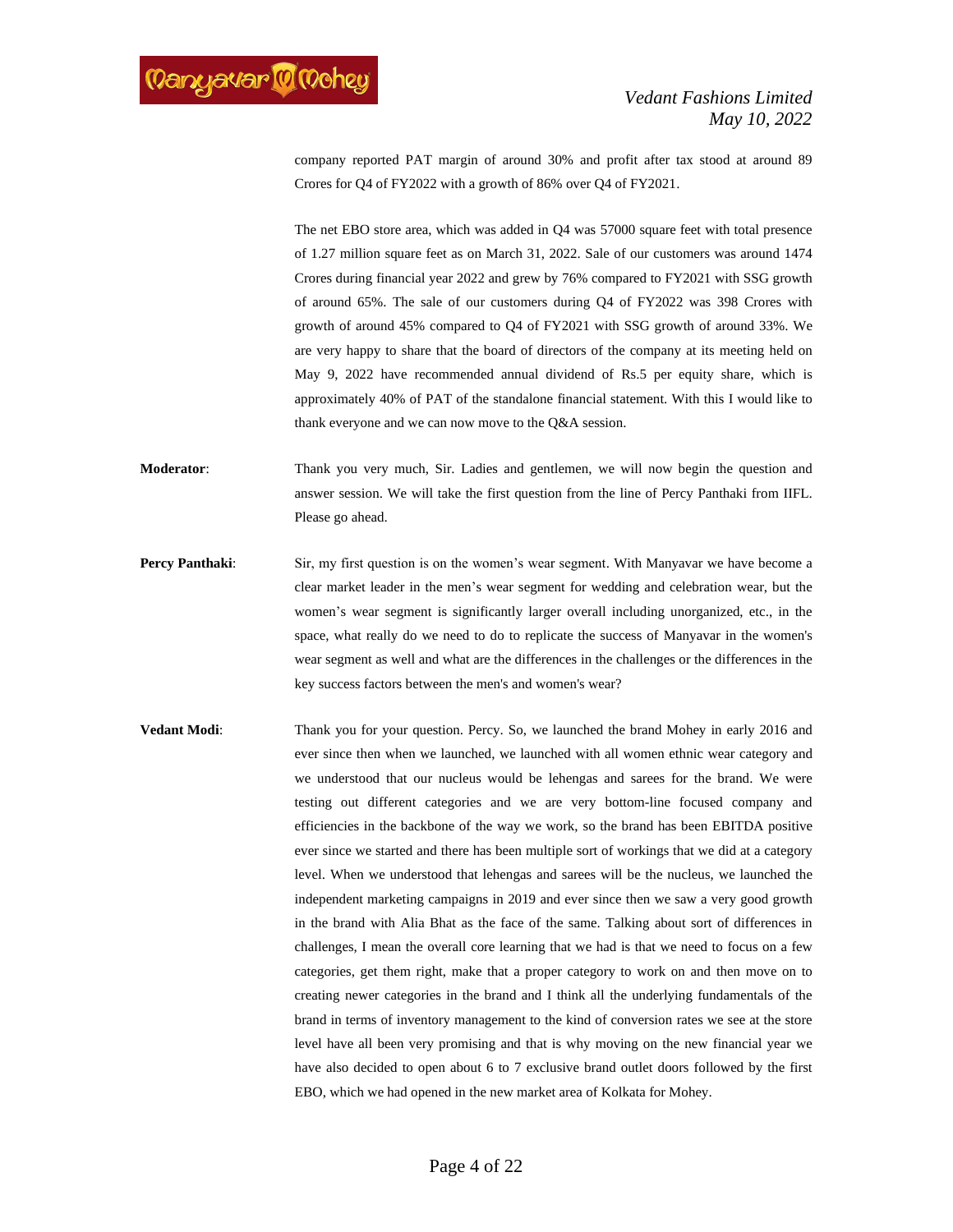

- **Percy Panthaki:** Vedant, I understand that Mohey products are not available in all your 595 stores, they are available only in a fraction of that, so what is the thought process behind that and why not just make at least the product available in all the stores, so that whenever there is a couple walk-in, etc., you can try and do the cross sell there?
- **Vedant Modi**: You see, the idea is that we opened Mohey in every flagship store, which we open for Manyavar, otherwise, if we are opening the Mohey in any store, which is less than 3000 square feet we would not be doing justice to the brand, neither would there be enough space for the brand to operate in, so in order to justify the space required for Mohey the whole strategy is to open it in flagship stores, which tend to be more than 3000 square feet of retail space. Currently, Mohey is available in across 99 doors of our Manyavar flagship stores.
- **Percy Panthaki:** How do you expect this number to trend, let us say three years down the line this 99 would become what kind of number approximately?
- **Vedant Modi:** I am sorry, I would not be able to give you any guidance on that, but like we have been mentioning before the overall strategy in terms of new retail expansion is to drive growth through more flagship stores, so you can expect a larger percentage of a fleet to have Mohey as we grow and move into the future.
- **Percy Panthaki:** Right, my second question is on the town opportunity for Manyavar. You are present in about 220 odd towns, over the next five years or so, how many towns do you think sort of there is a scope for you to open a Manyavar stores so how many can you go from 220, can you go to 400, 500, what is that number and how do you determine that number, do you sort of have at the back of your mind some kind of metric saying that any town with a 2 lakhs or a 3 lakhs population plus can accommodate Manyavar store?
- **Vedant Modi:** Yes, there is a overall logic, so we have come out with about 120 to 150 cities in India that we want to open our new stores in where we are currently not present and there is a logic behind that in some cases the logic is a certain set of population, in some other places the logic is the catchment of that particular tier 3 city based on the kind of market it has in the whole catchment of that region, so that is how we have come up with that whole sort of calculation of about 120 to 150 towns that we want to enter in as part of our growth strategy of taking the overall retail footprint to 2.2 million square feet.
- **Percy Panthaki:** Right and last question from my side, one is the COVID base normalizes on a continuous sustainable basis, what is kind of same store sales growth do you think you can clock?
- **Vedant Modi**: We would not like to give any guidance on that, but internally as a company, we aim to achieve a good single digit SSSG growth in a sustainable future that is what we aim to achieve as a company internally.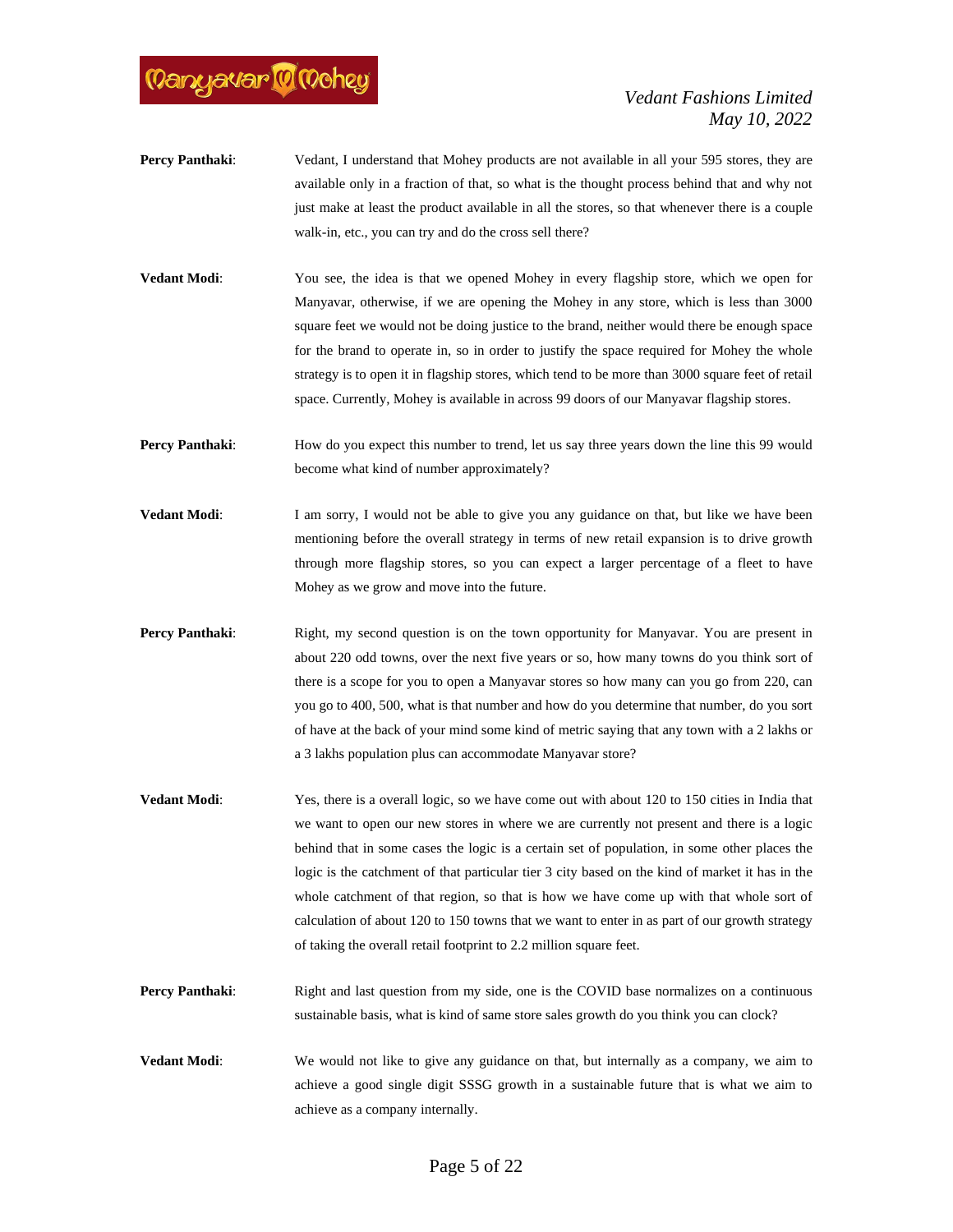

**Percy Panthaki:** Okay, that is all from me. Thanks and all the best.

**Moderator**: Thank you. We will take the next question from the line of Nihal Jham from Edelweiss. Please go ahead.

**Nihal Jham**: Sir, thank you so much and congratulations Vedant on the strong performance. Two questions from my side, Rahul first to you, if I look at the conversion from primary to secondary sales, I do notice that there is a divergence whether it is from Q3 quarter or versus say the similar quarter of last year, you did highlight that obviously there was some placement which has happened at the end of Q3, but if you could just highlight anything specific this quarter and how to look at this number going forward, I will come to the second question after this?

- **Rahul Murarka**: So, typically in our case we are continuously reviewing or monitoring our secondary and primary sale and all our replenishment happens based upon the sale to our customer from our exclusive brand outlets, so both the primary and secondary sales and replenishment goes in the same direction, however, the difference that you find is because of the new store openings, so that is where you will see maybe some higher percentage from a financial perspective in terms of the primary sales growth over secondary revenue growth, so that is one reason new store opening where you can see the difference, but otherwise it moves in a similar direction as it is more similar on financials.
- **Nihal Jham**: Just to confirm, are there any impact of the closing inventory last quarter or Omicron impacting them, which could have impacted this number or would not be a consideration that in the quarter?
- **Rahul Murarka**: So, typically January is one of a very good month for us because there are lot of weddings in January and February, so frankly speaking yes, because of Omicron we were expecting higher revenue in January and February, but despite of that we have been able to have a very strong Q4 quarter I would say, so yes, you know without Omicron we would have had a better Q4 results for sure.
- **Nihal Jham**: Sure, the other question was one of the key initiatives that we are trying other than the expansion of Mohey, is the fact that we are trying to increase the share of wedding attendees obviously which end up shopping for the brand Manyavar, so based on may be the data of SKU pricing that you have, do you have a sense of how that has been picking up and if there is a approximate share of that how it is moved over the years?
- **Vedant Modi**: Yes, absolutely, so the key part with the whole #TaiyaarHokarAaiye campaign, which was to drive a behavioral change in Indian men to dress up for the wedding whereas when we did our research, we found that about 90% to 95% of the women dress up according to an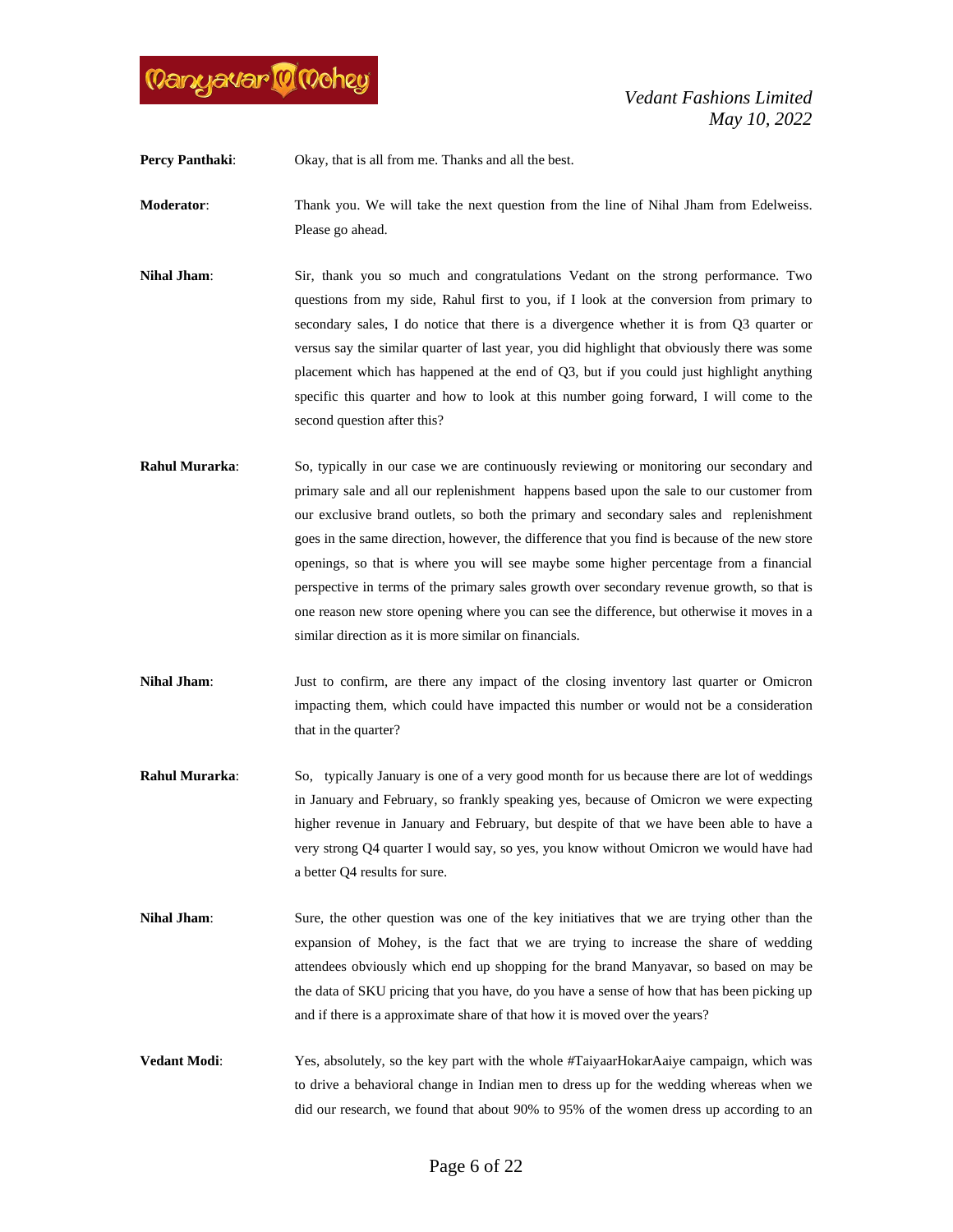occasion, however only 5% of the men dress up according to an occasion for the wedding so this was a basis of starting the #TaiyaarHokarAaiye campaign to drive more men to dress up in Indian weddings, but the catch was that we only launched this campaign in 2019 and we were hit by COVID right after in 2020 so the last two years were extremely disrupted, however, when we look at the new financial year trends in April, the performance of the wedding attendees coming back to the stores are extremely encouraging and I would be happier to share these numbers in our next quarter earnings call about how the whole #TaiyaarHokarAaiye campaign is kind of phasing out for the wedding attendees.

**Nihal Jham**: Sure, I will wait for that and just one the last thing is that you have shared the two-year SSG last time, now is it possible to share that?

**Vedant Modi:** So, are you looking at the Q4 FY2022 versus Q4 FY2020?

**Nihal Jham**: Yes, and if it is possible from Q4 2019 if it is handy with you?

**Vedant Modi:** So, sharing Q4 FY2022 versus Q4 FY2020 is at 1.6% SSSG growth despite half of Q4 FY2022 going away in COVID when January and February actually seem to be the best wedding shopping season, which was quite heavily disrupted due to COVID, so we saw 1.6% growth in terms of SSSG comparing to pre-COVID levels.

**Nihal Jham**: Sure, that answers. Thank you so much and I wish you all the best.

**Moderator**: Thank you. We will take the next question from the line of Gaurav Jogani from Axis Capital. Please go ahead.

- **Gaurav Jogani**: Thank you for the opportunity and congratulations for the good set of numbers. My first question is with regards to that if you can share the consumer level sales for a brands of Manyavar and Mohey and the other brands for the year FY2022 and also along with it the contribution from the EBO stores for FY2022?
- **Rahul Murarka:** So, the contributions from EBO store is around 90% it has been there historically also on over customer revenue, as far as brand details are concerned all our brands like Mohey, Twamev, Manthan they are all new brands and all of the brands are doing very well, strategically we are not disclosing the brand wise details during calls and discussion and we are happy to do that once we decide to share those numbers once we achieve a particular size.
- **Gaurav Jogani**: Sir, just if you can share for Manyavar which are the big brand for you, I think you had shared that in the DRHP also, so if you can just share for the that?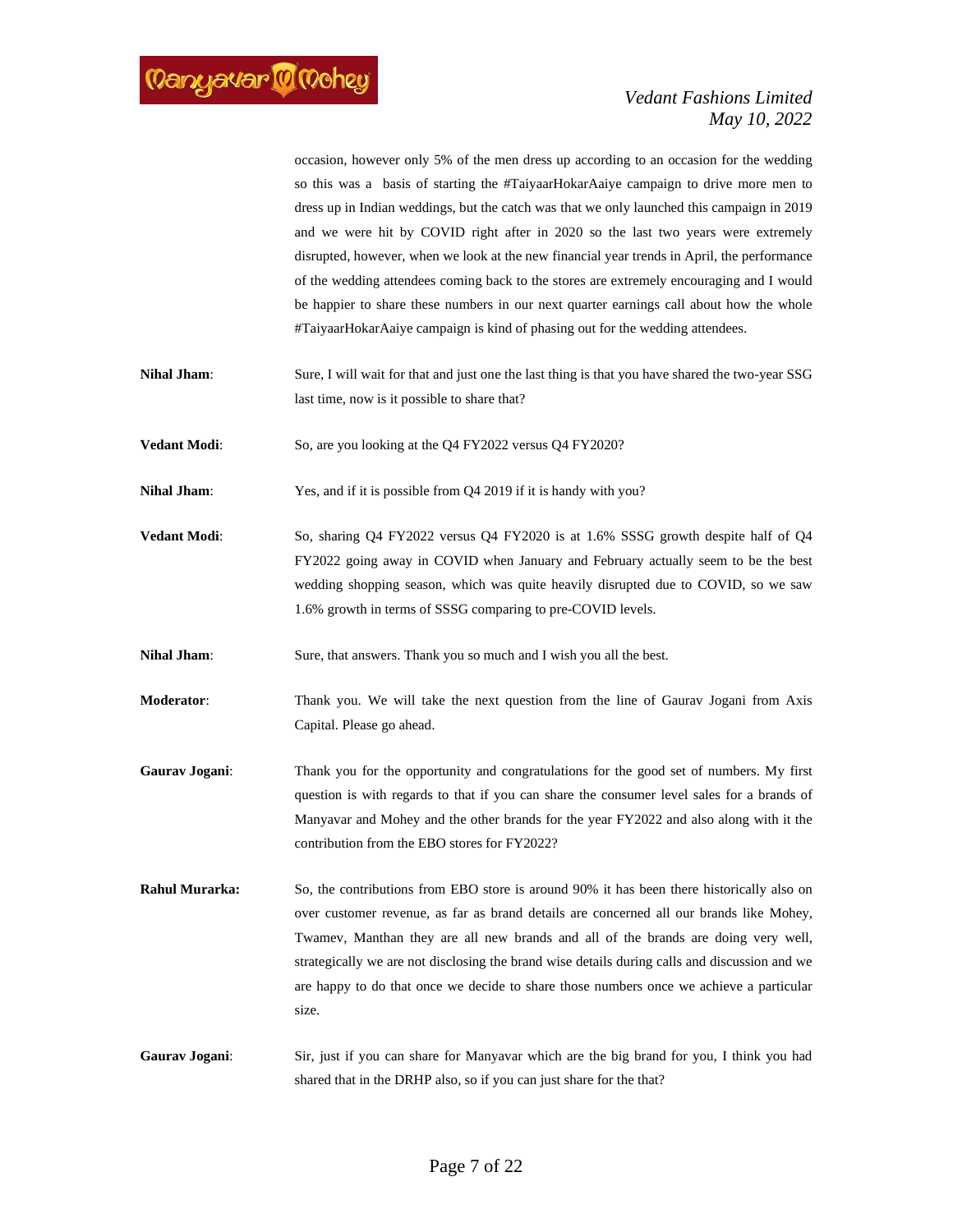

**Rahul Murarka:** On the Manyavar you are saying?

Gaurav Jogani: Yes, Manyavar consumer level sales for FY2022, if you can share that?

**Rahul Murarka**: Total was as I was mentioning over my presentation it was 14736 million that was a company total and it grew by 76% the sale of customer compared to FY2021 and I would request Vedant to also add upon.

- **Vedant Modi**: So, in terms of different brands as Mr. Rahul was mentioning, all of brands underlying fundamentals have been performing really well with Mohey re-pinching good traction. In terms of Twamev because of the aspirational consumers that were already walking into a premium stores we have seen a very good growth and all these brands such as Mohey and Twamev are ready for the next level of growth. With Mohey we will be opening the six to seven exclusive brand outlet, similarly for Twamev we will also be opening the five to six exclusive brand outlets in the upcoming financial year and as far as the brand wise numbers are concerned, we would be happy to share them once we have sort of scaled up to a number where we strategically feel that it is fair to start giving out the numbers of those brands individually, but internally we track them very heavily and they have all been performing well.
- Gaurav Jogani: Sure, my next question is with regards to the gross profit margins that is ex of if you taking off the job work charges I mean they are healthy if I compare it with the FY2019 level it is around 65% odd, and now doing around 67%, so how much of this is sustainable going ahead or is it because of some advantage due to this particular year and how much of is sustainable?
- **Vedant Modi:** Gaurav, efficiency is the core of this company so there have been a lot of work that we have been doing on our inventory replenishment algorithm in order to further optimize our inventory, lower our dead stock levels, there has been further work going on into a demand generation program in order to calculate demand even more better, so it is a result of efficiency and we are seeing a very good gross margin levels of about 66% to 67% in the last two years and we would like to believe that we would be on a similar path moving forward as well.
- Gaurav Jogani: Sure, and just last question with regards to the quarter, so I mean I see the other expenditure ex of the job work charges they have hardly grown by around 3 odd Crores if I compare from Q4 FY2021 to Q4 FY2022, so if you can highlight what has been the key saving areas here?
- **Rahul Murarka:** The other cost if we exclude the lease cost other than job charges you are mentioning?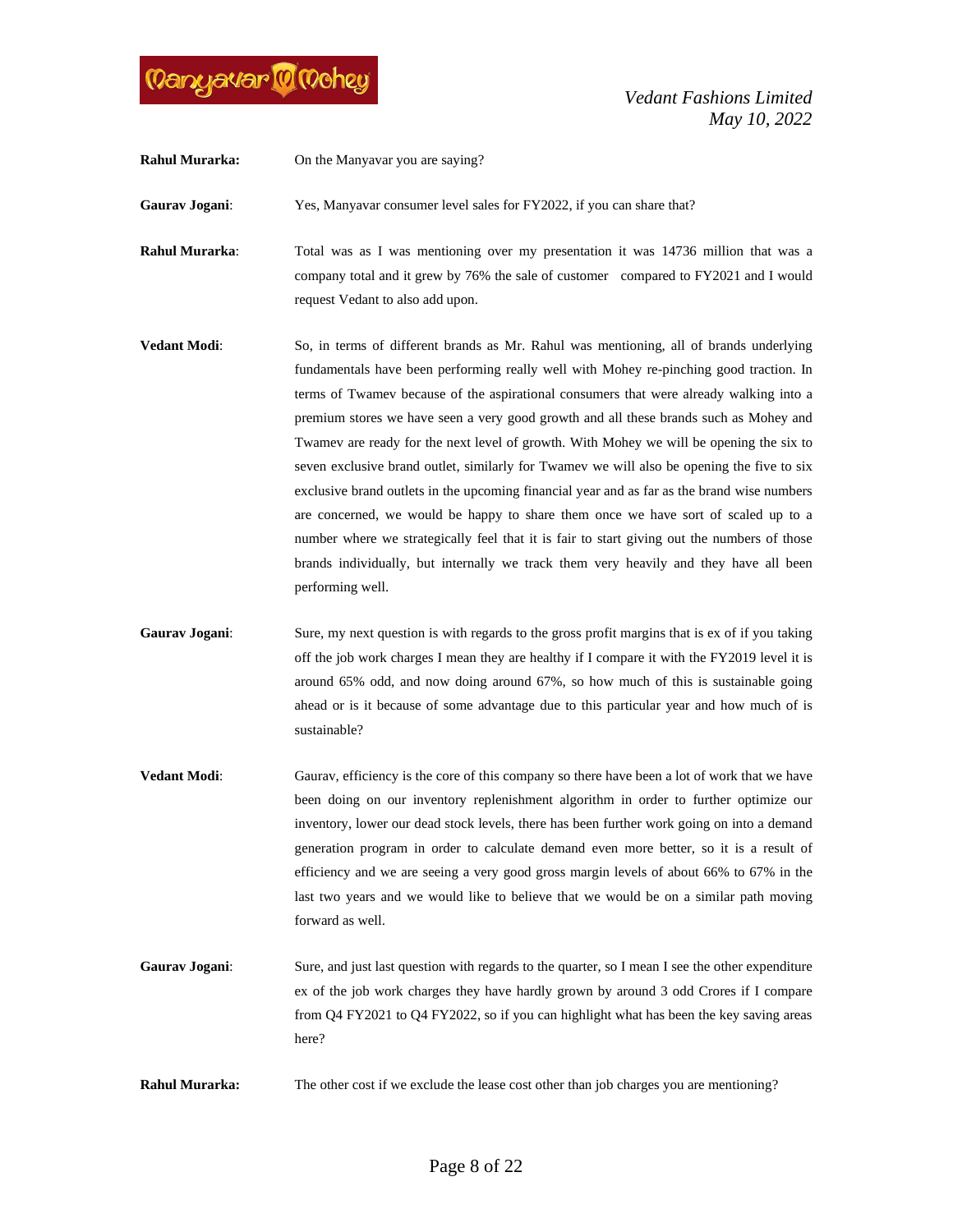

**Gaurav Jogani**: Yes.

**Rahul Murarka:** Right so if we accumulate that more or less it has grown by around I would say 2 Crores hardly that is the increase Q4 2022 versus Q4 2021, it is majorly because of increase in revenue because of freight expenses, commission expenses all expenses which are linked with revenue, generally it increases as revenue increases, so you can see that our Q4 revenue compared to last year it has increased by 55% so as a result couple of those other courts have also increased.

Gaurav Jogani: No, actually what I was asking is, there is hardly any increase of the other expenditure except of the job charges it is around 2 to 3 Crores odd, so I mean which have been the key saving areas for you here?

**Rahul Murarka:** We are working on a variable model if you will see our manufacturing process also it is largely outsourced and a lot of our other products are outsourced so basically other than that we are left with very few fixed overhead cost and that is the main reason when we compare and do a lot of cost efficiency which we always work upon on a continuous basis because improving cost efficiency has been the DNA of the company over the years, so from that prospect if you will see that we have been able to control our fixed overhead cost and that is the reason you see very minimal growth in other costs compared to last quarter.

**Gaurav Jogani:** Sure, Sir. Thank you for answering my question.

**Moderator**: Thank you. The next question is from the line of Devanshu Bansal from Emkay Global Financial Services. Please go ahead.

- **Devanshu Bansal**: Sir, congratulations on a very good performance in Q4 as well as in FY2022. I just wanted to understand you have done about 1500 Crores of customers level sales in FY2022, this is despite Q1 and Q4 being impacted due to lock down, so just wanted to understand is there an element of demand deferred during the year into FY2023 as well or FY2022 is a good normal base to base our projections?
- **Vedant Modi:** So, that is a good question, it is very difficult to answer on a overall level, but what we feel is that a lot of the demand that was deferred in Q1 was actually taken care in the other three quarters of the overall financial year level; however, we still saw that a lot of the wedding attendees were not entering the stores because there were still COVID related restrictions and overall the last eight quarters were disrupted somehow or the other, the first quarter which is the ongoing quarter is the first one we are seeing after two years where there are almost no restrictions in terms of COVID with all the wedding attendees returning back to our stores, so that will of course be a good lever of growth for us as we move on to the next financial year. In terms of the wedding numbers it is difficult to comment, but we believe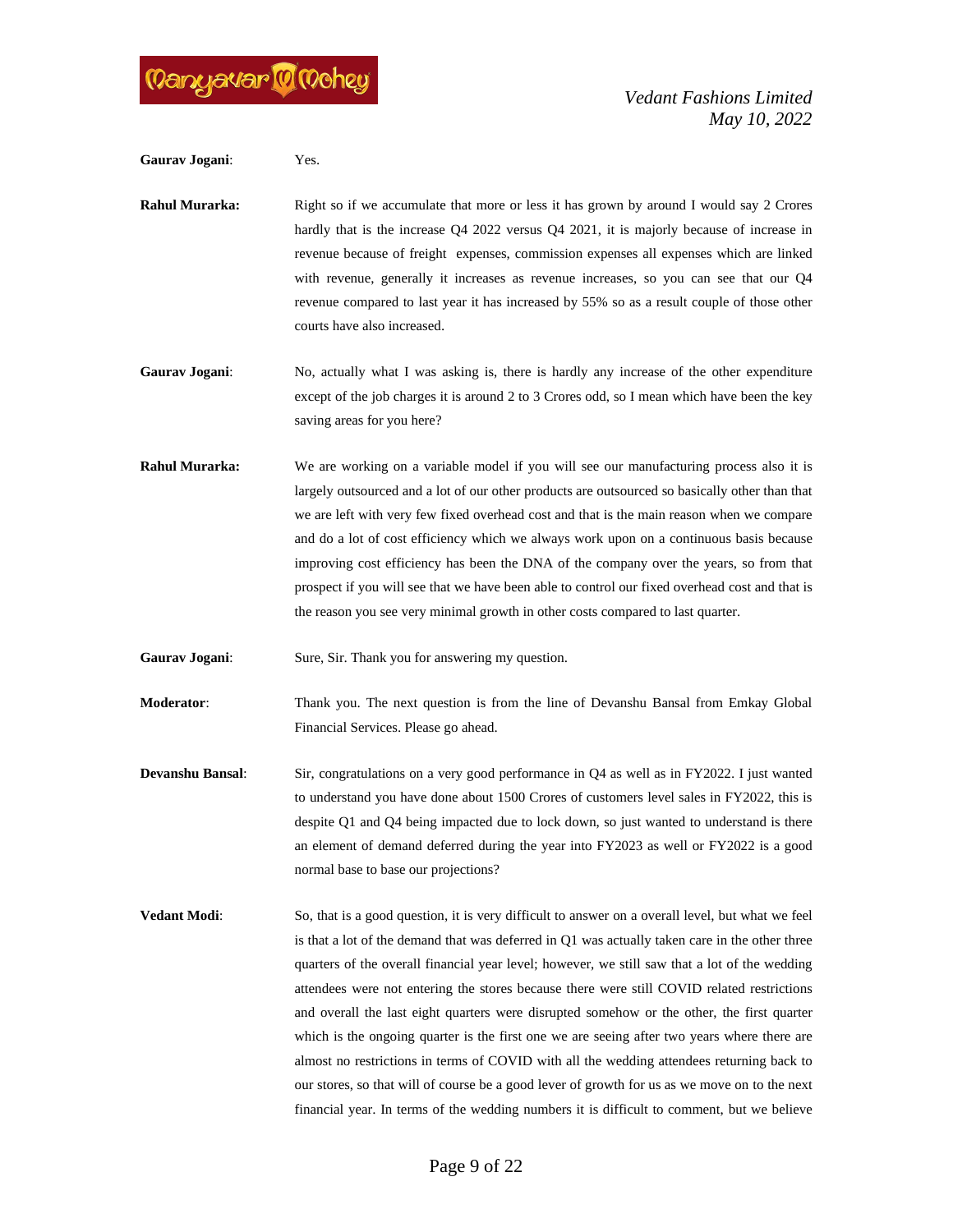

that a lot of the pent-up demand was taken care in the year itself; however, there would definitely be some or the other weddings that was postponed to this financial year.

**Devanshu Bansal**: Thanks, that is helpful and secondly wanted to understand you have added about 15% retail space in FY2022, what is our target for FY2023 and you guys have mentioned that you have a target of doubling the retail space so by when do we plan to double this?

- **Vedant Modi**: So, in terms of our historical trends we have been growing at a CAGR of about 16% odd in terms of increasing our retail footprint, so as a company our internal aims are to achieve similar levels wherever there is a opportunity we will seize on it there is definitely no restrictions on the kind of growth we can achieve at footprint and that is how we operate. In terms of any guidance, we would not like to give any particular number of growth for the coming years. We will continue to do what is right in terms for our business and grow in that particular direction. When I talk at a strategic level there are three strategies that we follow for growing our retail footprint, the first one is entering the new 130 to 150 odd cities, which we just spoke about, the second strategy is to enter in the new markets in our existing cities where we are currently not present and third strategy, which is the innovative strategy, which is true for Manyavar is that there are certain key markets in India where there is room to further increase our market penetration. Take for example markets like commercial street in Bengaluru and park street and new market areas in Kolkata where we had about one store to start in 2009, now we are at about four stores in those markets, so we continuously expand in those regions and increase our market share, so those are the three strategy we will be following and we are very confident of a sort of delivering similar numbers as we have.
- **Devanshu Bansal:** Sure, Sir, that is really helpful. Lastly, I wanted to understand from the working capital point of view our inventory receivable days have reverted back to the pre-COVID level, but there is an increase in the other liabilities by about 50 Crores, so what is the reason for that?
- **Rahul Murarka:** In terms of number are you saying 50 Crores increase in liability?

**Devanshu Bansal:** Yes, it is in two-line items, other current liabilities and other liability?

**Rahul Murarka:** So, there are two things that are coming in than other current liabilities, one is the refund liability, which is a provision which we make for a sales return, so that had increased by 10 Crores around, so we make a provision for sales return every year and every quarter, so that has increased with our increase in revenue, apart from that we also have received advance from our customers for one apart we had one land which is appearing in capital advance for which we are into a JD contractor joint development agreements with one of our developers and we have received 10 Crores of money in relation to that capital advance so these are the two components because of which you have an increase by around 20 Crores.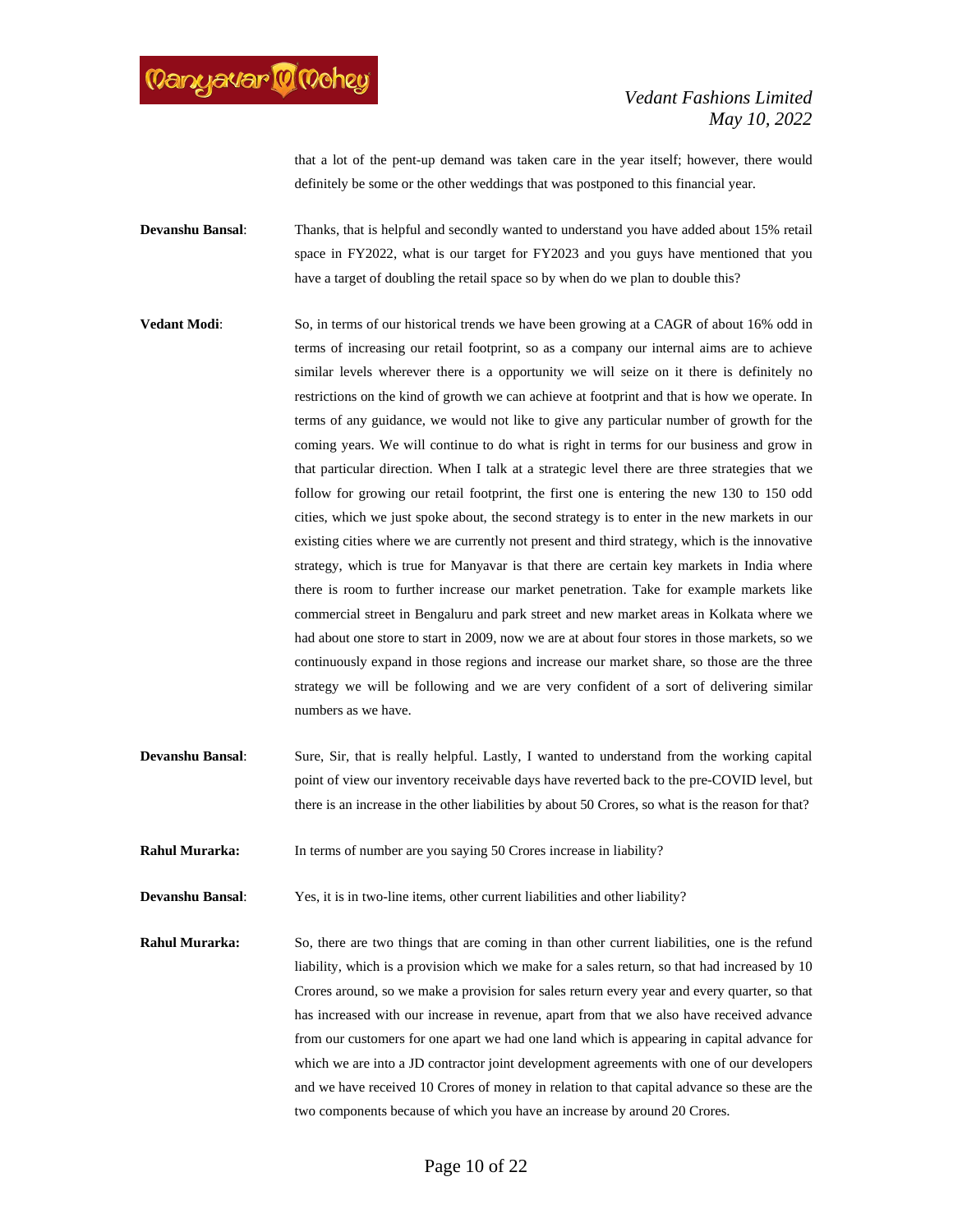

**Devanshu Bansal:** So, what do we expect for these items going ahead, so we should also grow with the sales, how should we project the line items?

- **Rahul Murarka:** Apart from that there was other liability also which you are mentioning under financial liability that has also grown because of security deposits, so that is around 12 Crores, now wherever we open a new store we receive security deposit, so as we grow, as our business growth, as we open new stores franchise the security deposit amount is going to grow in future, it will also increase in future, so that is an increasing trend which you will see. In terms of advance from customer which I mentioned it was a onetime project and the onetime contract which is happening with the developer so we do not expect of course there would be some inflow of money this year also, but from future prospects we do not expect any further advance amount coming in this respect. As far as refund liability is concerned, which is provision for sales return, so that we are doing based upon historical trend of 8.2% and that will also increase as we increase in our sales volume because that is a provision which we are making on a conservative basis, so it will increase with growth in business volume also these two liabilities, one is security deposit and other is a refund liability.
- **Devanshu Bansal**: Sure, lastly one bookkeeping question, so in the PPT you have mention that in India we have about 583 stores, so this 595 EBO's this is globally or is this is in India?
- **Vedant Modi:** The remaining 12 stores are in our global countries, so we have about six stores in US and the remaining in UAE, we are also about to open our store in Southall in London this year in the current quarter and also we would be opening a store in Chicago, US this quarter.

**Devanshu Bansal:** And this includes 77 Shop-in-Shops as well, right?

- **Vedant Modi**: Yes.
- **Devanshu Bansal**: And the retail area that you provide it is only for EBO ex of Shop-in-Shops?

**Rahul Murarka:** It includes Shop-in-Shops also, the 1.27 million sq. ft includes Shop-in-Shops also.

**Devanshu Bansal**: Thanks, that is it from my side.

**Moderator**: Thank you. The next question is from the line of Shivam Saxena from ICICI Bank. Please go ahead.

**Shivam Saxena:** Sir, just wanted to know have you taken any price hikes to combat the increase in cotton yarn prices the raw material cost and how much be the price hikes?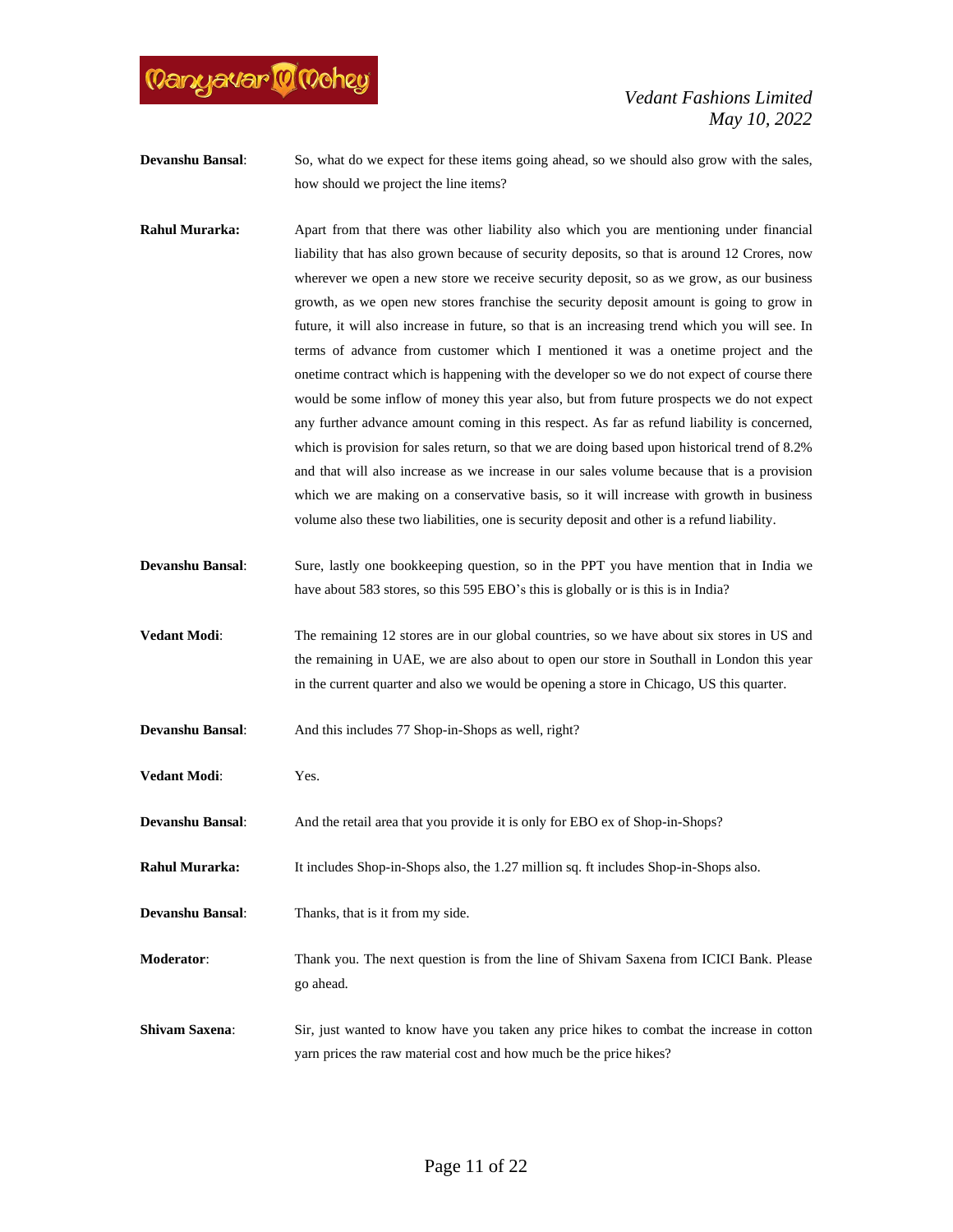

- **Vedant Modi:** We have not had any price hikes, as the company we like to not increase the price of any particular product, what we do as a continuous ongoing trend is to shift the product category mix, for example, if majority of our kurta offerings lies in the 2000 to 3000 range we slowly start increasing our offerings in the 3000 to 4000 range, so coming to your question for price when we compare Q4 FY2022 versus Q4 FY2021, we saw an ASP growth of about 4.8% and this was again primarily due to the shift in the category mix of different product categories, also as a company we work on what is known as perceived value, so we continuously focus on certain key products that if we are able to earn extra margin compared to others and those allowed us to offset the 10% to 12% sort of fabric cost increase that happened over the last two quarters and even in terms of the increase in costs when you look at our company and the nature of our product, fabric only makes up 10% of the MRP component of our products, so when we look at the price hike on a MRP level it was only about 1% to 1.2% on a MRP level, so it was relatively easy for us to overcome.
- **Shivam Saxena:** So, basically you are saying if the fabric price increases by 10% then it impacts the price only by 1% right, there will be no 10%?
- **Vedant Modi:** Correct, we do not increase that 1% of all products; however, we start with a different product category by changing the mix and some products where the perceived value is very high we make up for those margins in those certain products.
- **Shivam Saxena:** But, how do we see going forward these fabric prices going forward increase, stabilize, or what you would do?
- **Vedant Modi:** It would be difficult to comment on the pricing of fabric, it is something difficult for us to answer.
- **Shivam Saxena:** So you would be playing with the same strategy you are saying, like you will be shifting to higher value?
- **Vedant Modi**: Relatively the overall idea is that our cost of goods sold, the major component is from the business of value addition, there is a lot of handwork that goes into a product in terms of stitching and embroidery, which is what forms the major cost of goods sold and given the sort of long lasting relationship we have with our vendors those costs have been relatively stable, the major price hike has been in the 10% fabric cost, which is any ways relatively a lot lower compared to other apparel manufacturers or retail brands.

**Shivam Saxena:** Thank you.

**Moderator**: Thank you. We will take our next question from the line of Ankit Kedia from Phillip Capital. Please go ahead.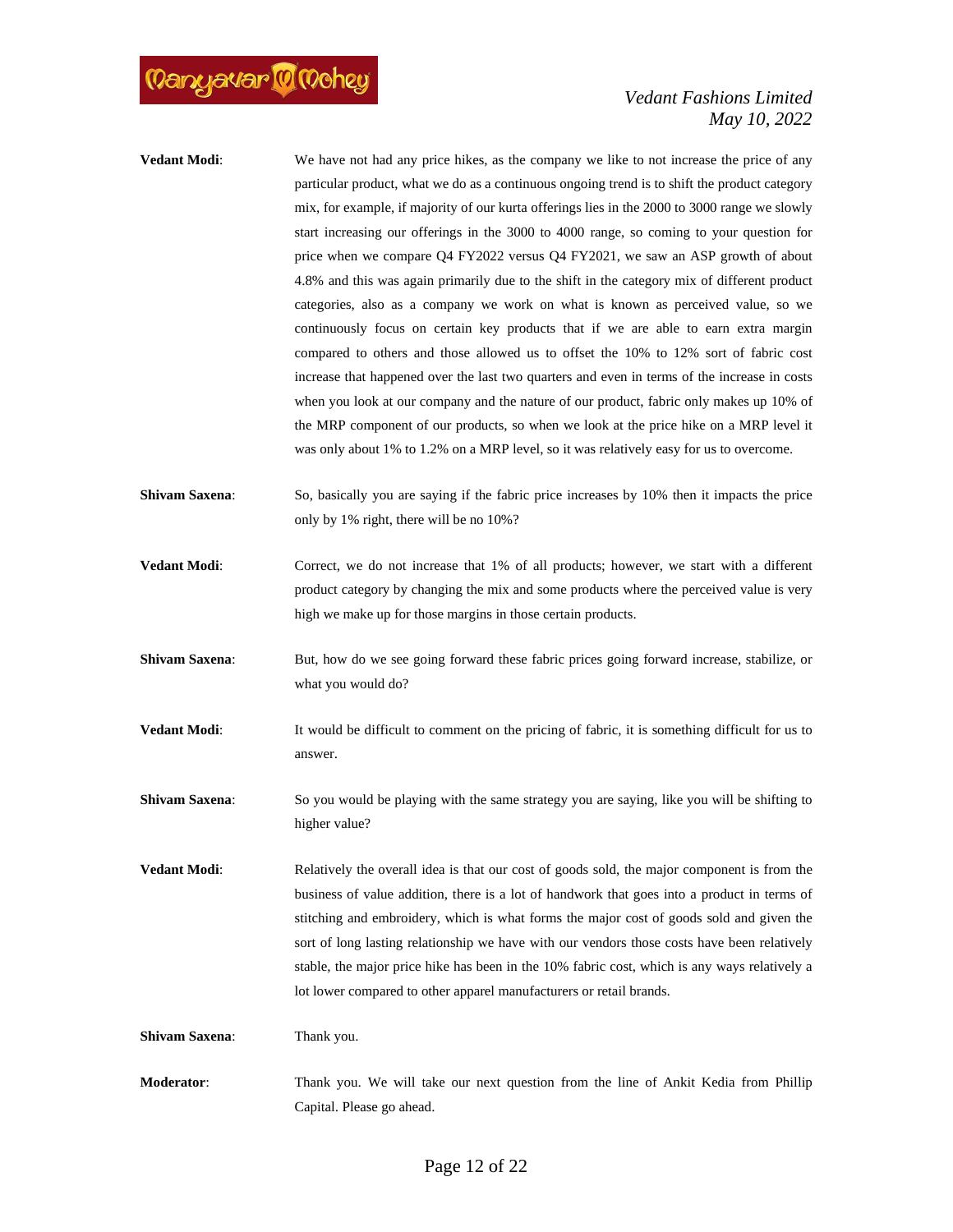

- **Ankit Kedia:** Sir, three questions from my side, first is on the store size, this quarter we have seen more than 3000 square feet odd size each store and our average size including Shop in Shops is around 2200, so going forward are we opening more flagship stores and will the store size b at 3000 odd levels incrementally?
- **Vedant Modi:** So, the overall strategy of the company is that we want a higher share of our business to come from flagship stores as we move forward, so that will definitely be the case that we will be opening more flagship stores, larger flagship stores as we move forward, but when you ask about let say the median of the store could be difficult to comment on and we also continue to expand into tier 3 cities, we opened a store in tier 2 city also this year and entered that market, so the amount of stores that we increase it will consist of both relatively smaller stores and also the flagship and super flagship stores, so it will be a mix of all, but given today's average there will be a higher share of flagship and super flagship as we move forward.
- **Ankit Kedia:** Sure, my second question is on your receivable days can you just share how does the receivable work with the franchise, so when a new store is opened do you take upfront revenue from franchise or he is given 90 days period till the time sales happen and then after that 30 days to recover the money, can you just throw some light on how the flow happens with the franchise owner?
- **Rahul Murarka:** Sure, when you open new store, we take a upfront security deposit from the franchise so that is based upon our internal policies so that takes care of our working capital cost also on the very first day and then accordingly the replenishment happen which is happening on a regular basis, we have an auto replenishment mechanism also, and on a weekly basis we have a collection model that the products, which are sold we are recovering money from there, so that is our overall recovery and collection model we follow.
- **Vedant Modi**: And adding on just in terms of what you are asking, yes, when we open a new store we book revenue on day one itself of whatever material we send to the store.
- **Ankit Kedia:** So, the receivable days which we see 140-days odd, so if it is a weekly collection where does this 140 day receivable come from then?
- **Rahul Murarka:** So, in terms of receivable days the manner in which we track and monitor is as follows, I would like to explain a little bit, if you see our balance sheet you will find a trade receivable amount, the way we monitor this we are seeing a receivable says of 53 days as on FY2022 on revenue and how we computer it maybe I will explain for a minute. As I mentioned that we take upfront security deposit on the day one so that is something which is grouped under secure deposit under liability as far as financial statements are concerned, we are also making provision for sales return against out debtor days, now if you net off these two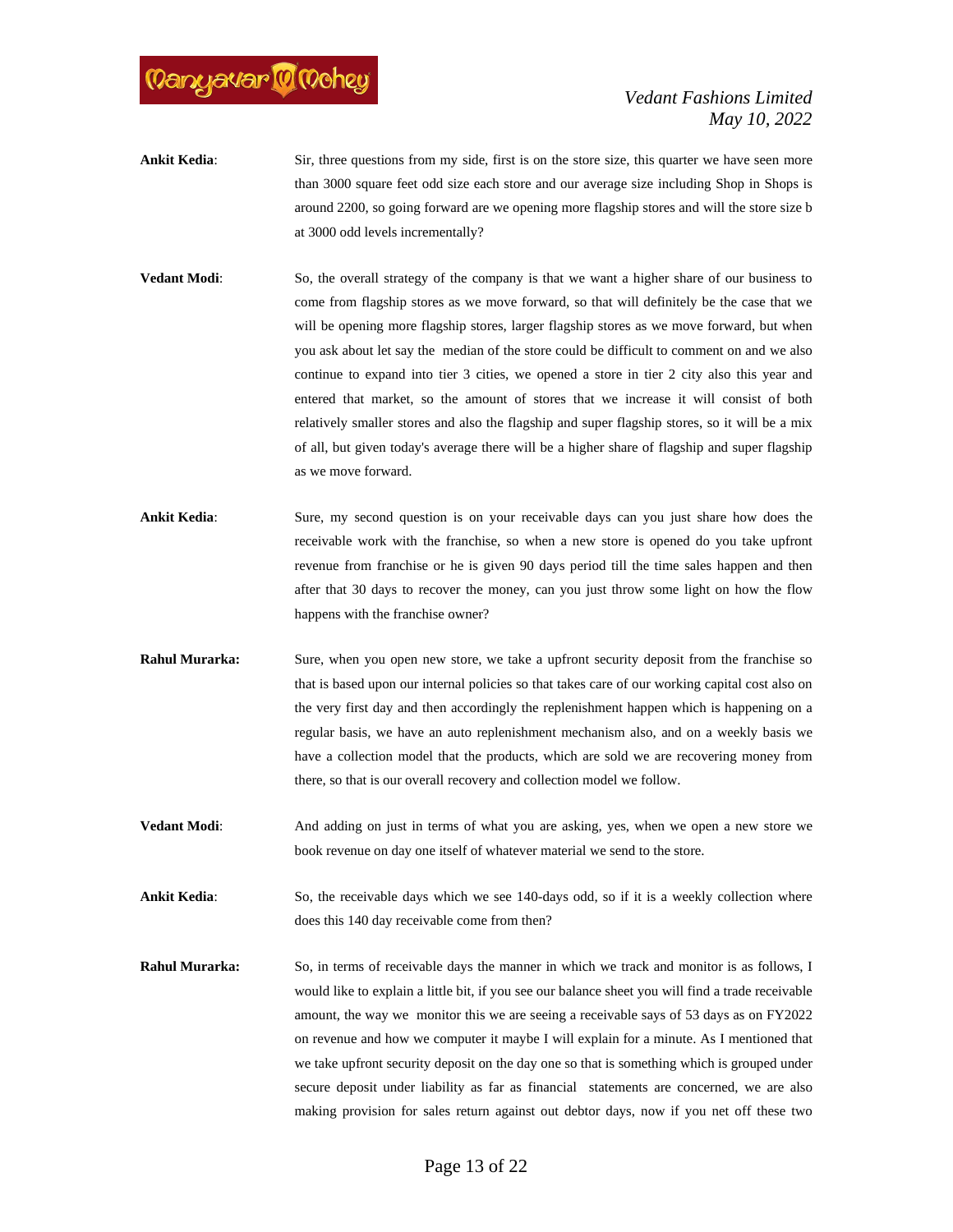

amounts with my receivable amount then the net receivable days comes to 53 days on my revenue so that it is the appropriate manner in which we track internally and monitor the same.

**Ankit Kedia**: Sure, but if we get a security deposit is the inventory given to the franchise for four months, apart from security deposit do we not take money from them for those 120 days?

**Vedant Modi**: So let me just explain the way the whole statement works from a business perspective, we take an upfront security deposit from the franchise when we open a store which covers well more than the cost of goods we send to them. Now we book our revenue as a company when those products are shifted to the store and reach to the store and the franchise pays us twice every week as and when the product is actually sold to the consumer on the ground level.

**Ankit Kedia**: Sure, but if I look at last year's bank guarantee and security deposit FY2022 data I do not have, I have the FY2021 data, around 53 days of security deposit is there on our books as on FY2021 and even if I take the absolute amount of receivable days it comes to 180 and if I adjust for that it is still 130 days odd, so if we cover for the inventory which is paid why are the receivable days so high?

**Rahul Murarka:** So, on that first of all the amount of deposit which is appearing in the financial statement it is lower than the gross deposit, so I will just give you some example, like as on March 31, 2022, our actual gross deposit received **audio cut 38:49** around, but in the financial statement there is a discounting, which is done because of Ind-AS adjustment and as a result the liability which is booked in the financial statement is around 120 Crores to 125 Crores, but the actually deposit is 150 Crores, now if I net off this deposit with my receivable amount which is appearing and if I reduce the refund liability which is also appearing then you will arrive at a number which is 53 receivable days on revenue and in FY2021, yes, because of COVID you know the receivable, the movements were impacted, so in FY2021 the receivable days were much higher compared to FY2022 I would say.

**Moderator**: Thank you. We will take the next question from the line of Yajash Mehta from Kotak Mahindra Asset Management. Please go ahead.

**Yajash Mehta**: Congratulations on good set of numbers. I have two questions, the first one would be, my apologies if I had missed out, what would be the total revenue contribution from the brand Manyavar for Q4 as well as FY2022 and the second question being if you could just throw some colour on the EBITDA margins of the other brands I mean as per your comfort it is above the average or below?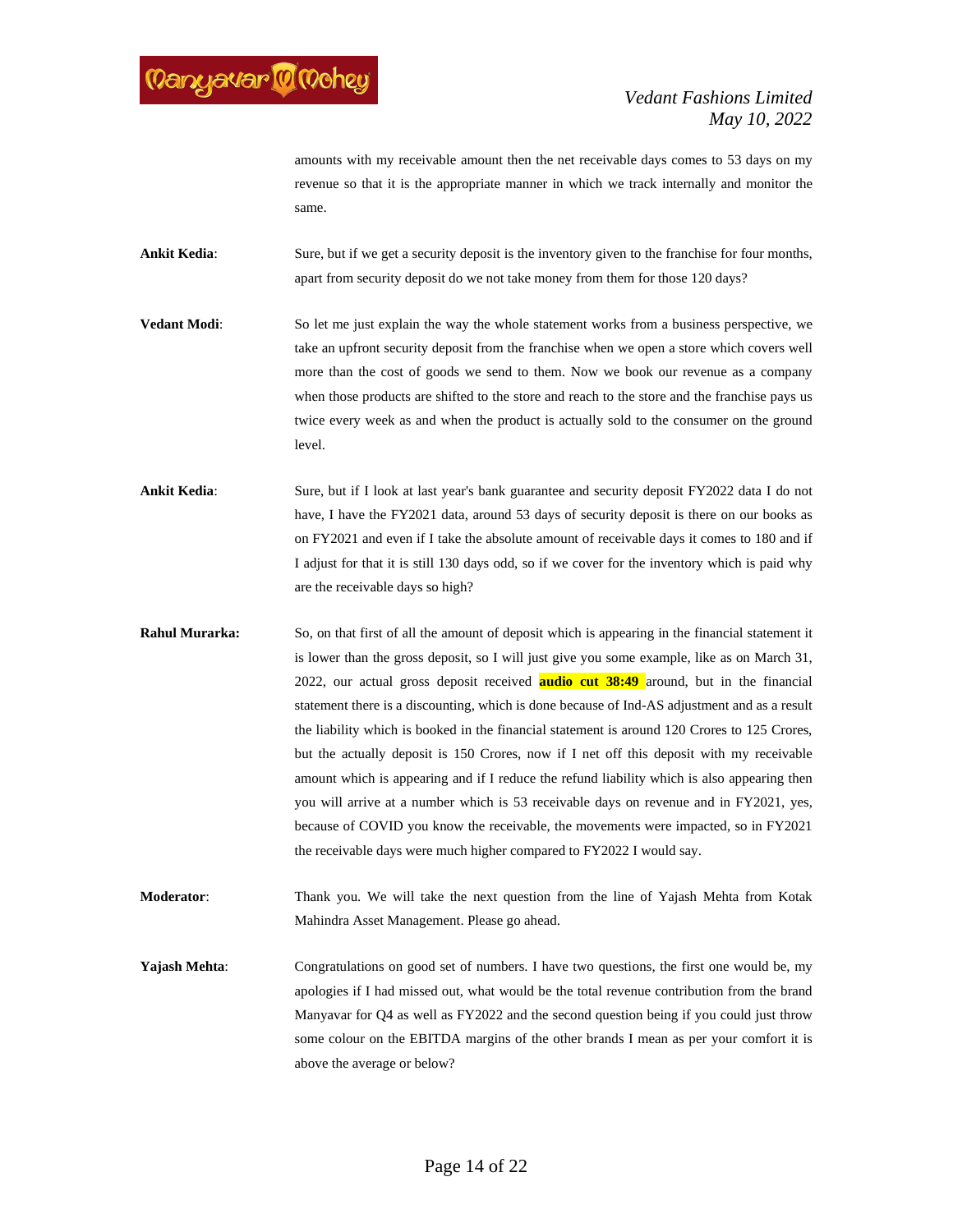

**Vedant Modi**: Sure, as the company like as I had mentioned before we are not declaring the number separately for all the brands, we are doing it at a company level, brands apart from Manyavar are at a smaller scale currently and it is a strategic call to not talk about those numbers at this given moment, once Mohey scales to a certain level then we will be sort of sharing those numbers independently; however, the underlying fundamentals of the brands have been doing really well and all the growth levers are working to our advantage currently. Talking about the margins in the newer brands, they are lower than Manyavar currently; however, the overall idea is that as the brands scale up we will be able to get their margin similar to the current company average as and when the economy just scale and kind of kick in for those new brands as well.

**Yajash Mehta**: Thanks.

**Moderator**: Thank you. The next question is from the line of Amit from Stallion Asset. Please go ahead.

- Amit: Hi, Vedant. My question is about Mohey scale up, you said that you will be opening six to seven stores this year, right, that is a bigger market than the men's category that is more unorganized, why scale up is not been very aggressive, so just trying to understand what is the thinking behind this?
- **Vedant Modi**: So, I think the overall idea is that we are extremely bottom line focused company along with a lot focus on the efficiency that we are able to give to our franchise, so we take all elements of growth in a very conservative manner where we were able to also work on bottom line and it is a calibrated approach that we have decided to take whereas we feel that we have cracked overall lehenga market we have understood the overall nature this year onwards we are very confident about the saree market as well which we have understood in terms of the wedding and celebration market and slowly we are also trying out different product categories so the market we are comfortable in a sort of piloting with the new exclusive brand outlets we will be entering those; however, in terms of the kind of fast scaling that you are requesting for we will definitely get there in the next few quarters and we are very excited for the same.
- Amit: What are the other factors that will make you scale up like what will you say that if I achieve this, this is the point where I start scaling up Mohey to like 500 stores as well?
- **Vedant Modi:** The major sort of number that we are chasing as a company with Mohey is that once the exclusive brand outlets reaching a 10000 plus productivity numbers is what our aim is to reach internally that would be one factor in terms of going towards aggressive growth for the brand.
- Amit: Sorry, I missed that point, what is that 10000?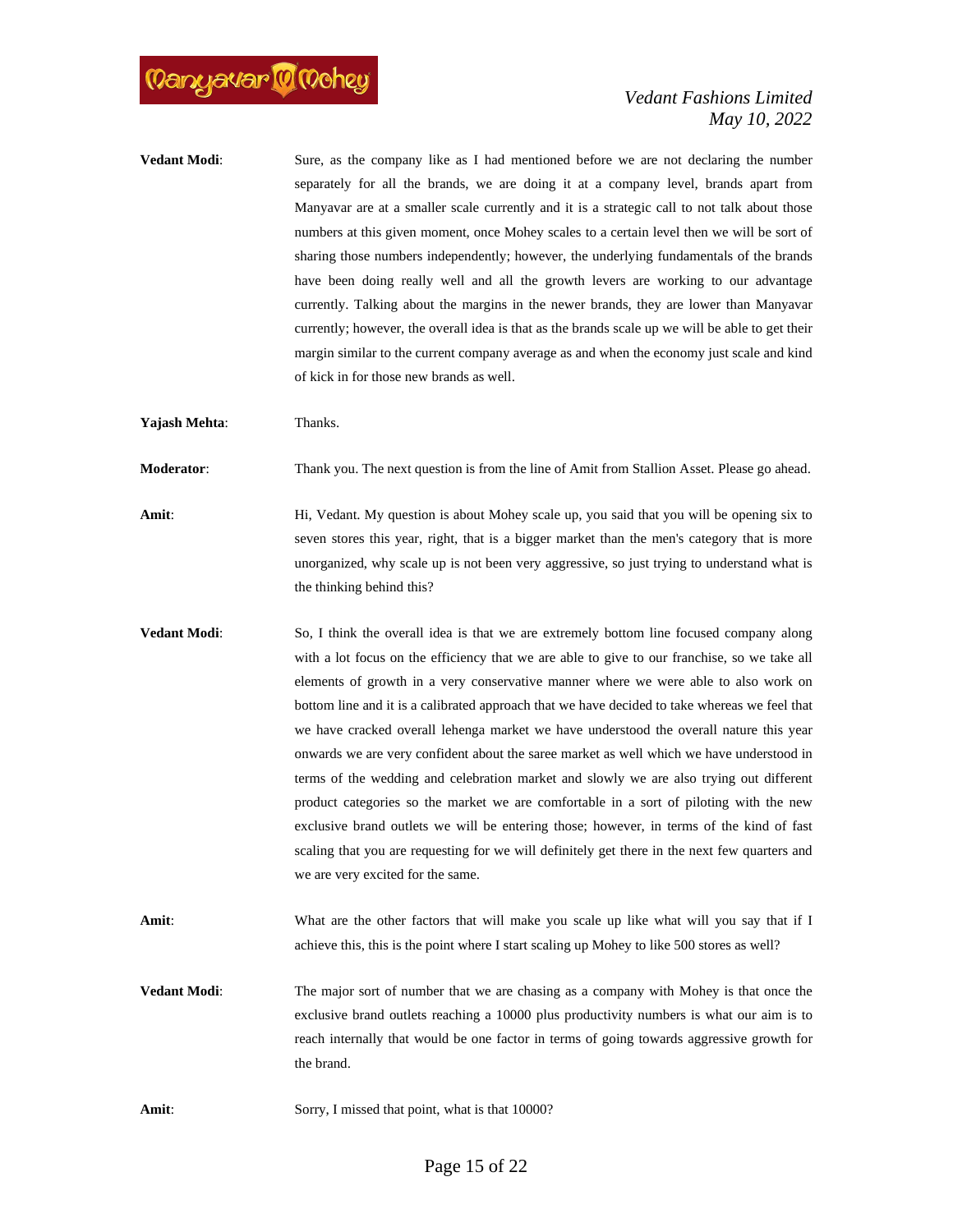

| <b>Vedant Mod:</b>    | Rs.10000 per square feet as an exclusive brand outlet of Mohey.                                                                                                                                                                                                                                                                                                                                                                                                                                                    |
|-----------------------|--------------------------------------------------------------------------------------------------------------------------------------------------------------------------------------------------------------------------------------------------------------------------------------------------------------------------------------------------------------------------------------------------------------------------------------------------------------------------------------------------------------------|
| Amit:                 | Got it. Thanks and wish you all the best.                                                                                                                                                                                                                                                                                                                                                                                                                                                                          |
| Moderator:            | Thank you. The next question is from the line of Nikunj Gala from Sundaram Asset<br>Management. Please go ahead.                                                                                                                                                                                                                                                                                                                                                                                                   |
| Nikunj Gala:          | Good evening everyone and I just need clarification on the new store opening where you<br>mentioned you booked the revenue on day one, sorry to harp on this question, so the day<br>one assuming Rs.100 MRP product you sell it to the new store, so the entire Rs.61 or Rs.71<br>depending upon the least you have you book on the day one that entire Rs.61 or Rs.71 as a<br>revenue?                                                                                                                           |
| <b>Rahul Murarka:</b> | Yes, whatever margin we give to the franchise is reduced from the MRP cost, based upon<br>the replenishment which happens on day one to the franchise that replenishment value<br>minus the franchise margin we book and the rest is recognized.                                                                                                                                                                                                                                                                   |
| Nikunj Gala:          | And against which he has only given you Rs.33 or Rs.35 of COGS or inventory at the cost<br>as a security deposit, right so the remaining amount would sit as a receivables in you book<br>right?                                                                                                                                                                                                                                                                                                                   |
| <b>Rahul Murarka:</b> | The remaining amount it is not about, so Rs.100 is the MRP, we have two models of<br>franchise margin model, one is 18% and another is 29.5%, and then there is a GST<br>component also, if we consider 35% margin, so on day one on the replenishment of Rs.100<br>MRP product our revenue from operation is booked at Rs.65 and our receivable is also<br>booked at Rs.65 and whatever deposits which we receive which is dependent upon our<br>internal policy and mechanism that is appearing in my liability. |
| Nikunj Gala:          | So he must have given Rs.35 so the net amount is the new receivables right in that case?                                                                                                                                                                                                                                                                                                                                                                                                                           |
| <b>Rahul Murarka:</b> | Yes, so if your monitor the receivable the net of deposit which are receivable.                                                                                                                                                                                                                                                                                                                                                                                                                                    |
| Nikunj Gala:          | Right exactly, and what percentage of yours if I ask square feet would be the stores where<br>the Vedant Fashions would be bearing rent?                                                                                                                                                                                                                                                                                                                                                                           |
| <b>Vedant Modi:</b>   | So, 60% of our revenue comes from stores where we bare rest and this is a very strategic<br>call that we take on a store-to-store basis so these are the prime real estate properties of<br>India that we want to have control on as a company.                                                                                                                                                                                                                                                                    |
| Nikunj Gala:          | So, 50% of square foot you mentioned?                                                                                                                                                                                                                                                                                                                                                                                                                                                                              |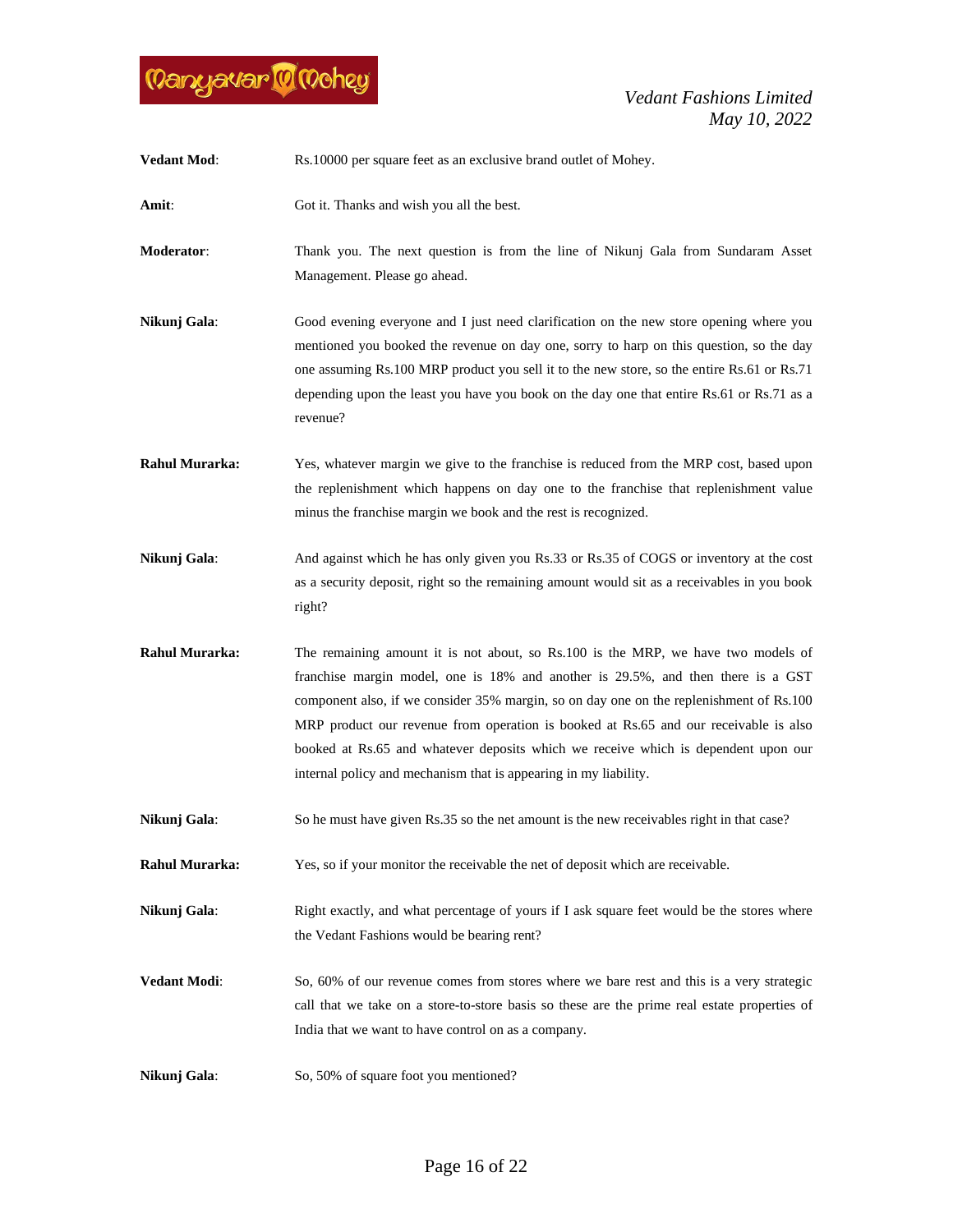

| <b>Vedant Modi:</b> | 60%.                                                                                                                                                                                                                                                                                                                                                                                                                                                                                                          |
|---------------------|---------------------------------------------------------------------------------------------------------------------------------------------------------------------------------------------------------------------------------------------------------------------------------------------------------------------------------------------------------------------------------------------------------------------------------------------------------------------------------------------------------------|
| Nikunj Gala:        | So, it is more skewed towards the 71 take rate if I just take from per rate perspective so if<br>should 61 in the case where they must be bearing rent and in that sense retail sense I am<br>asking and in the case where you must be bearing rent it is 71% right, so ideally in 60%<br>more skew towards you know 66%, 67% but for the year FY2022 we are looking at 70%<br>net sales to DPL sales ratio so this on an account of the new stores which you have added so<br>that understanding is correct? |
| <b>Vedant Modi:</b> | Yes, exactly.                                                                                                                                                                                                                                                                                                                                                                                                                                                                                                 |
| Nikunj Gala:        | Got it and just lastly out of 595 EBOs which you have mentioned in the presentation, how<br>much would be Shop & Shops this out of 595?                                                                                                                                                                                                                                                                                                                                                                       |
| <b>Vedant Mod:</b>  | 77 stores are Shop & Shops out of this.                                                                                                                                                                                                                                                                                                                                                                                                                                                                       |
| Nikunj Gala:        | Sure, and lastly if I can squeeze in, the incremental square feet in tier 2 or tier 3 or the<br>incremental number of towns you want to enter according to your experience what kind of a<br>model you are having, you know the franchise is ready bear the rent or you want to bear the<br>rent in that case?                                                                                                                                                                                                |
| <b>Vedant Modi:</b> | In tier 3 as a trend it is mostly the franchise that bears the rent and that is the sort of model<br>we follow for tier 3 cities generally, but again this call is taken on a strategic level based on<br>the store rather than holistically for any tier or on a company level.                                                                                                                                                                                                                              |
| Nikunj Gala:        | Thanks for the clarification.                                                                                                                                                                                                                                                                                                                                                                                                                                                                                 |
| Moderator:          | Thank you. The next question is from the line of Divya Balakrishnan from Wellington<br>Management Singapore. Please go ahead.                                                                                                                                                                                                                                                                                                                                                                                 |
| Divya Balakrishnan: | Thank you. I am really surprised that you mentioned we do not expect margins of a newer<br>brands to exceed the company average, it would feel like we should have a much higher<br>pricing power once we go closer to the women's wear and bridal market so is there<br>something that I am missing over there or are we just probably trying to be very<br>conservative at this point, thanks?                                                                                                              |
| <b>Vedant Modi:</b> | Madam, I think the overall idea is that we are trying to a take realistic targets and the overall<br>idea is that as these brands scale up and we improve our inventory replenishment systems<br>for each of these brands along with setting up a stronger supply chain that is more efficient<br>in terms of producing these outfits for those particular brands, we are confident of scaling<br>up to those levels; however, when we look at a longer term trend I think it is something we                 |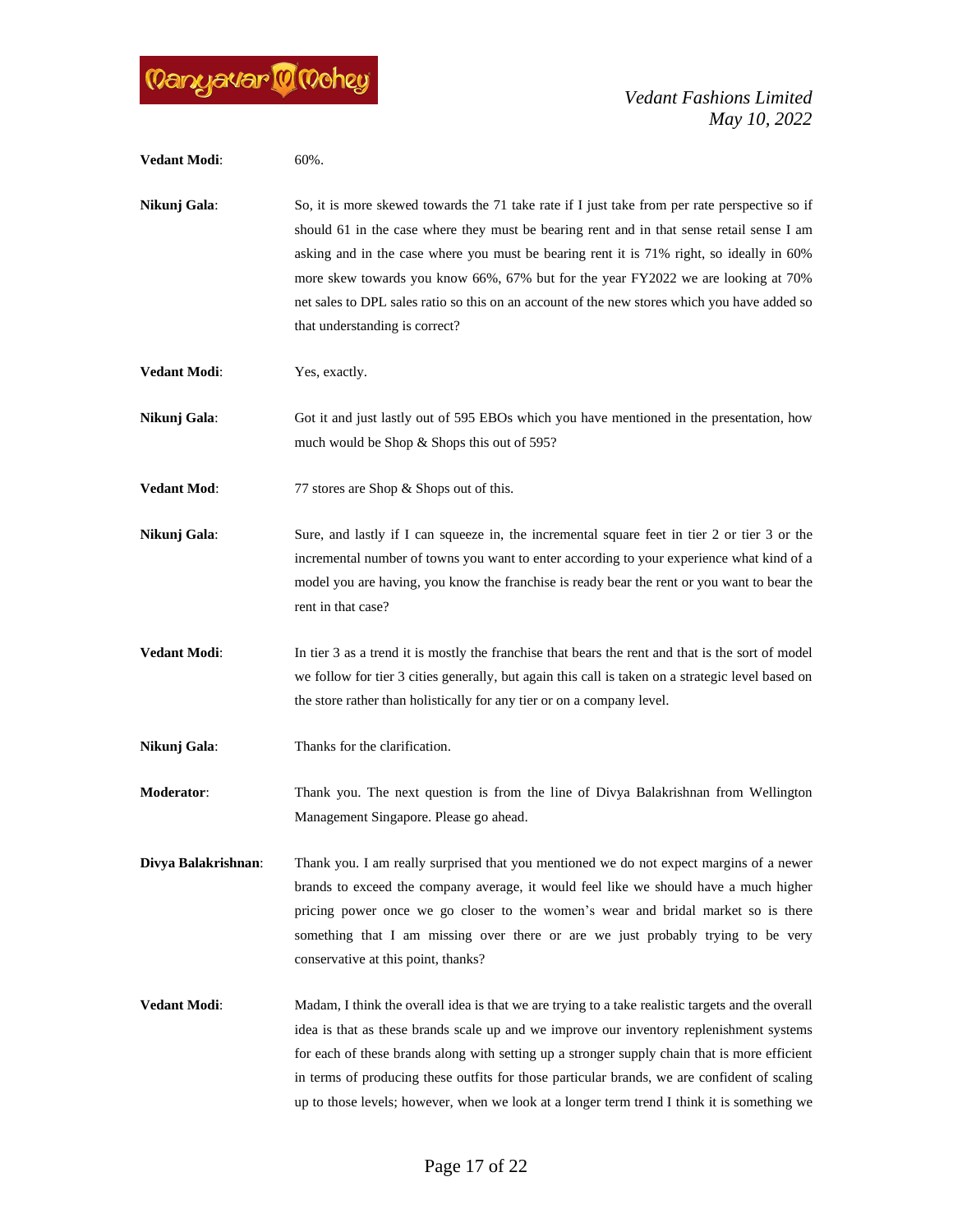

will be able to comment on later down the line what we are feeling about those particular margins for the new brands, as and when they actually do scale up to the current company average.

**Divya Balakrishnan**: Thank you so much.

**Moderator**: Thank you. The next question is from the line of Jayesh Shah from OHM Portfolio Equi Research. Please go ahead.

**Jayesh Shah:** Congratulations for a good set of numbers. My first question is on the SGNA, I believe that you have an outsourcing model, but basically promoting brands so the biggest component should be SGNA given your celebrity advertisements, IPL team and seminar, so could you just tell us as to how do you look at this expenditure and how can we project expenditure going into future if this related to a percentage of sales with absolute amount with certain inflation, how does it work?

- **Vedant Modi:** In terms of A&P our outlook moving forward would be at a range of about 5% to 6% for the new financial year which is the number we are expecting based on the kind of efficiency is we have built over COVID, so I think COVID was a great boost in terms of moving towards digital, understanding how can we more efficiently target our consumers on the digital channel and we are able to now understand that whole platform and reach our grooms and brides in a much more efficient manner, so that will help us bring down the 7.6% number in financial year 2020 to the 5% to 6% number moving on into financial year 2023.
- **Jayesh Shah**: I see, given that you are looking to promote more women brands would not we see the spend going up in the short-term?
- **Vedant Modi:** Not based on what we have planned, Sir, so for the current upcoming financial year the 5% to 6% is the sort of number that we have in mind in terms of A&P.
- **Jayesh Shah**: Thank you, that is very useful. In franchise model generally what kind of money do the franchises make and how has been your experience with the franchises if you work basically with most of them and what are the key parameters if this is linked to their ROI's or how does it work?
- **Vedant Modi**: Sure, we have two models in terms of franchise, the first one in the 18% model, in this model the franchise is responsible for making a very beautiful store that has a capex of about Rs.2000 to Rs.2500 per square feet depending on the tier of the city and they also bear all the operational costs of this store, apart from the lease cost. In the 29.5% model, the franchise also bears the lease cost, so these are the two sort of models, which we operate in.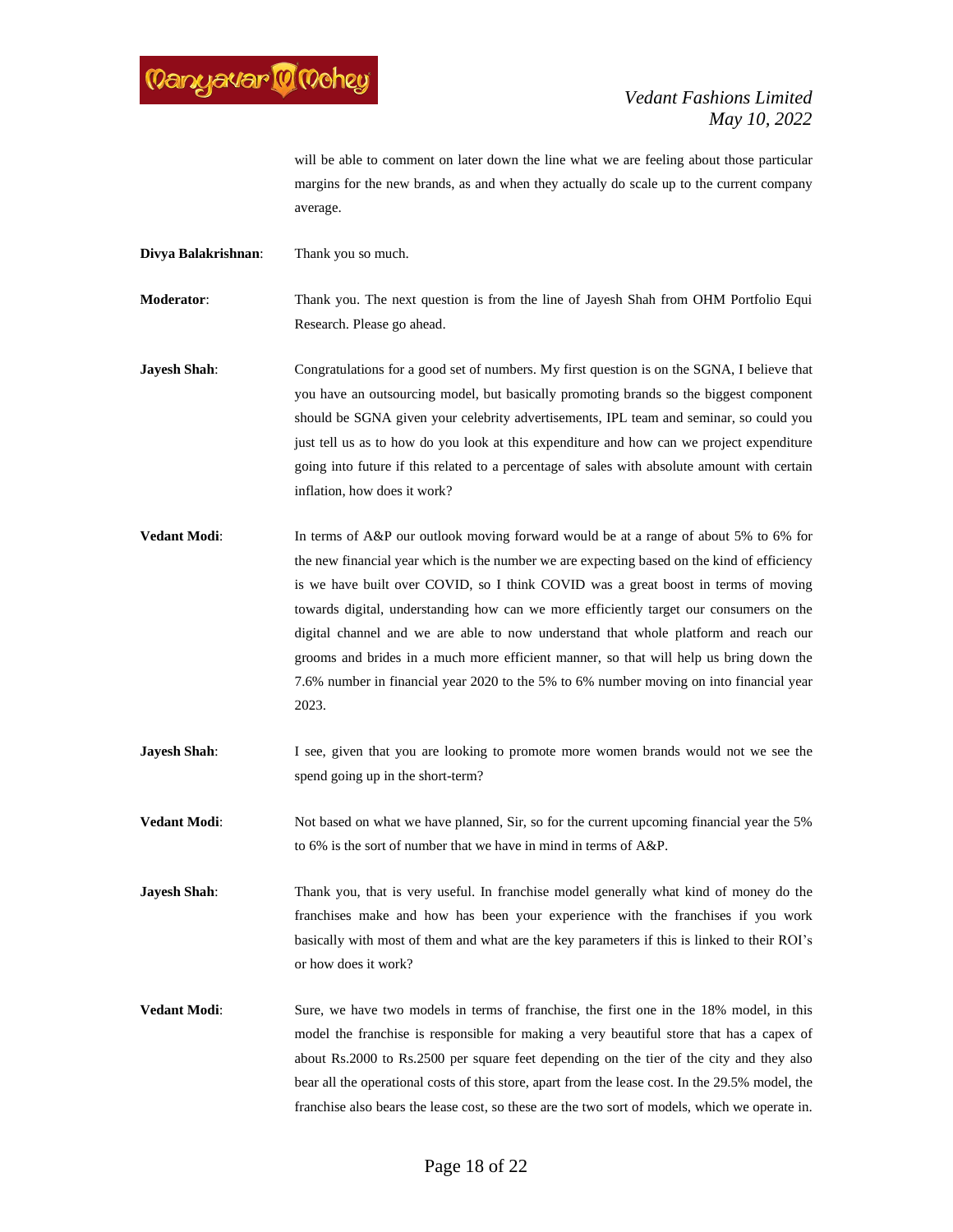The kind of payback periods we have seen at a franchise level on an average is about three to three-and-a-half years, so they have been making very good money with us and they are extremely happy, as a company we have been extremely stakeholder friendly and stakeholder growth is one of our most important parameters, 77% of our franchises have also operated with us for more than three years now which is kind of a testament to these numbers and we continue to expand with our current partners itself in the existing cities to have a good franchises scorecard.

- **Jayesh Shah**: Right and how generally has been the churn in the franchises how many would you have terminated agreements till now?
- **Vedant Modi:** Historically almost no franchise has left us out of their own will; however, when franchises fall below a certain metric in our franchise scorecard they are put on a training plan where we try to improve them operationally; however, even after trying for about two quarters they are still not able to scale up then we have churned out of few franchises from the system which number would again be extremely small less than 2% to 3% less than that sort of a range.
- **Jayesh Shah:** Thank you, that is all and best wishes.
- **Moderator**: Thank you. The next question is from the line of Vinod Malviya from Union Mutual Fund. Please go ahead.
- **Vinod Malviya:** Thank you for taking my question. Sorry I joined the call late, so can you explain the reason for dip in the gross margin when we look at Y-o-Y basis?
- **Rahul Murarka:** So, the gross margin has been 67% around for FY2022.
- **Vinod Malviya:** For the fourth quarter compared to last year same quarter?
- **Rahul Murarka:** So, for the Q4 FY2022, the gross margin was 66.4%.
- **Vinod Malviya:** Yes, it was 67.4% in the base quarter, so there is 1% point decline?
- **Rahul Murarka**: Yes, if we compare with Q4 FY2021, in Q4 FY2021 it was 67.4% and in Q4 FY2020 it was 64.7%.
- **Vedant Modi:** Yes, I mean there has been a 1% drop when we look at a quarter level, so we had a lot of those parameters have to do with this s ort of a category shift that we saw in the last quarter, so in the later parts of the quarter we saw sales for different category such as kurtas, which was slightly lower during the previous year-on-year quarter, so those are the main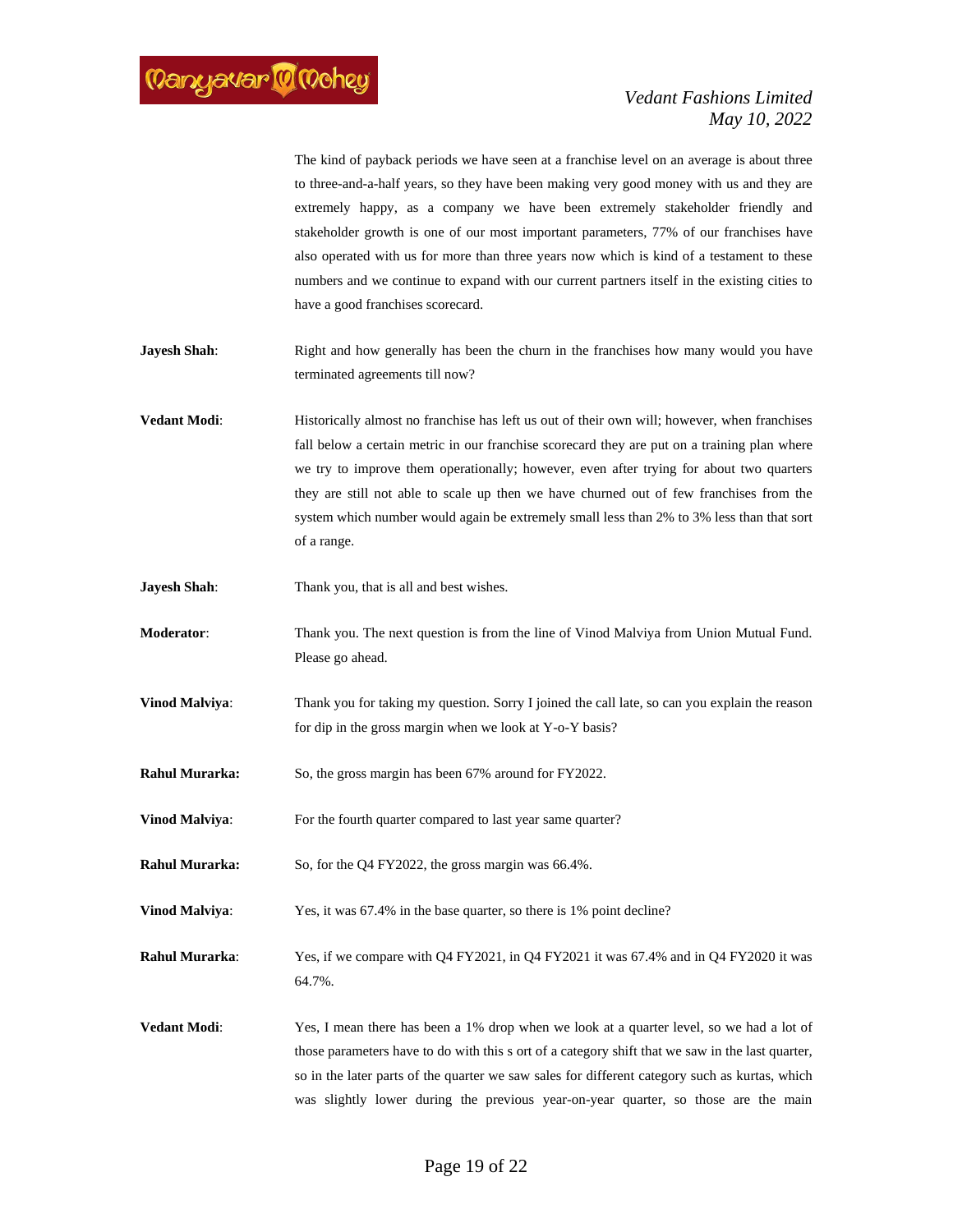

parameters; however, as a company we feel all underlying fundamentals have been very strong and like we have been seeing it is a 66% to 67% gross margin scale that we aim to achieve even moving forward.

**Vinod Malviya:** But in your previous comment you had said that you have not taken any price hike and your focus has been selling on more higher value products so ideally that should have given you a bit of gross margin, but it is in the gross margin when we see the reported numbers there was a dip so that strategy apparently it looks like it has not been locked in this particular quarter?

- **Vedant Modi**: Sir, I mean all the sort of numbers that we work on internally have been performing well, it is more to do with the shift and category of the products in a high value wedding related products for which the sale was a lot higher in Q4 FY2021, which was more of a wedding related shopping, we saw trends of more wedding related high ticket item purchases compared to Q4 FY2022 when we saw the slight bit of wedding attendees and customers are returning back to our stores to an extent, so it is a very marginal difference that we find in those sort of different categories.
- **Vinod Malviya:** Okay, the second question was on your the franchise model which you said one is 18%, the other one is 29.5% so out of how much of the franchise basically you have the lease I mean you have brought the property on your book and leased out to the franchise?
- **Vedant Modi:** Yes, so like we have been mentioning about 60% of our revenue comes from stores where we bear the lease cost and almost similar 60% of each square feet area also which we pay the lease cost is what it is.
- **Vinod Malviya:** With this when we compare the numbers between the consumer sales and the reported sales, the difference is almost 30% which indicates that almost all the properties are leased by the franchise partner based on the reported number?
- **Rahul Murarka**: There was a similar question we were discussing like the average margin which you can consider is around 65% to 67%; however, difference you are seeing is 70% it is because of the new store openings right which is appearing as a part of my primary revenue, the revenue which I report in my P&L, which is not appearing in my revenue so that is the gap of 3% which you are talking about.
- **Vinod Malviya:** I will to take this question offline, okay. Thanks and that is all from my side.

**Moderator**: Thank you. The next question is from the line of Aliasgar Shakir from Motilal Oswal. Please go ahead.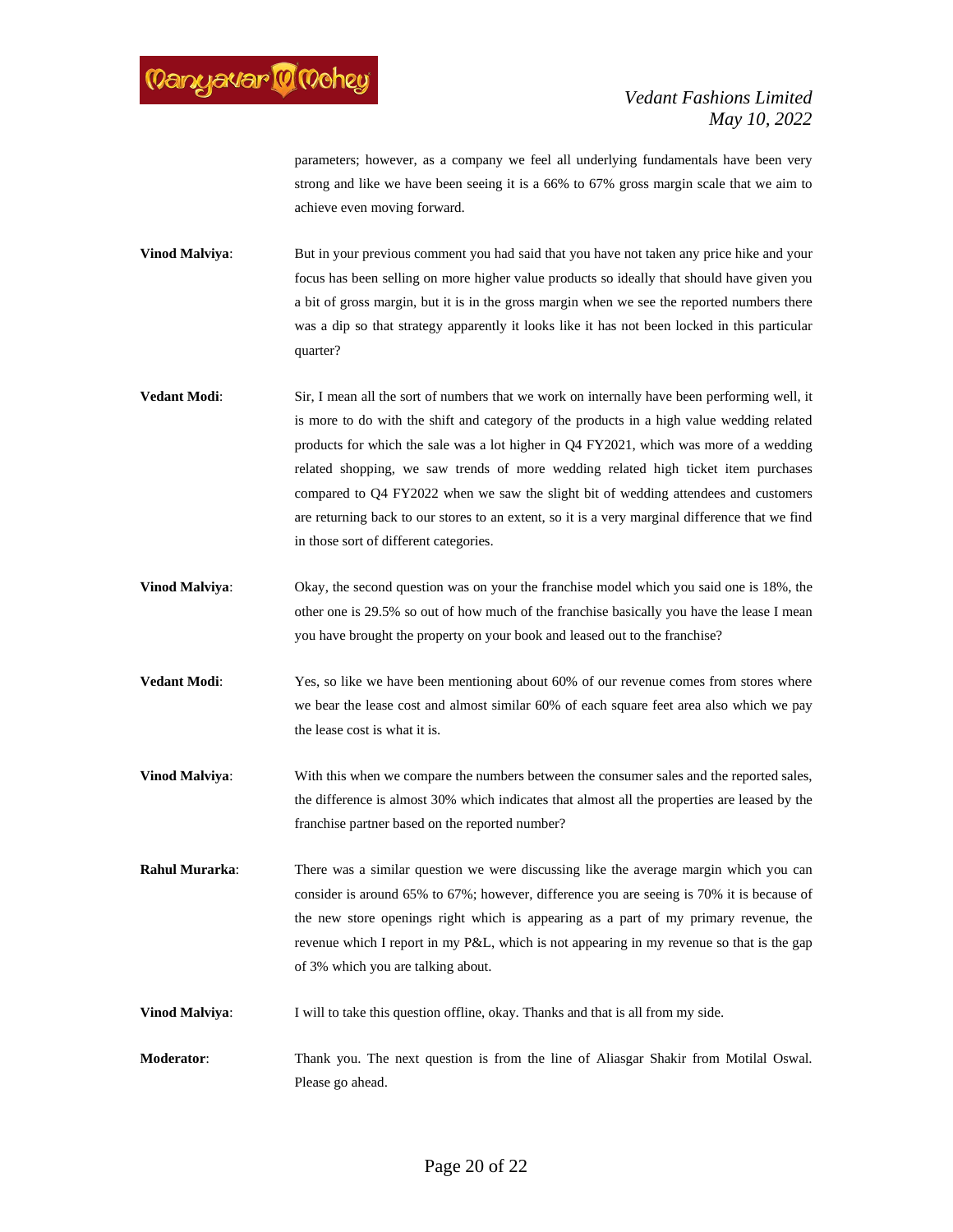

- **Aliasgar Shakir**: Thanks for the opportunity. I have the question on the current market conditions, I think you did mention that for the full quarter the growth was about good percent despite the impact of Omicron if you could just share the current situation on the ground probably how was March, which was fully stable month and also in the current month probably how are you delivering and quick follow up question there is you know market feedback is that you know some of the regions or categories are doing better than the others, so what is our observation are we seeing the category that we operate are doing better than some of the others, are we getting any specific benefit out there, thank you so much?
- **Vedant Modi:** Of course, March was a very good month for us, as January was quite heavily disrupted in terms of COVID not as bad as what we have seen in earlier days, but January was still quite effected and a lot of those numbers were made back in March, it was definitely a very promising month for us. In terms of the kind of traction we are now seeing on the ground it is very optimistic and very promising and it is making us more confident as a business when we see a lot of trends coming back in terms of wedding attendees and festive and casual buyers returning back to our stores and again this is also affected in terms of our kurta sales increasing as a category compared to what we were seeing in the last two years, which were quite heavily disrupted because of COVID, so all the underlying fundamentals are pointing us to a very confident new financial year.
- **Aliasgar Shakir**: So, could you share on like-to-like basis, how do we performed in March or probably in April and also the same question that I asked regarding specific categories or region that are doing better?
- **Vedant Modi:** Sir, again any equal number we would be happy to talk about in our next earnings call three months later, for the March I think it would be good to see that at quarter level because with January being disrupted a lot of demand would have moved into March, so it is to our benefit to look at it in terms of a quarter itself, March could be a little misleading.

**Aliasgar Shakir**: Got it.

**Moderator**: Thank you. Ladies and gentlemen that was the last question. I would now like to hand the conference back to the management for closing comments. Over to you, Sir!

**Vedant Modi:** Thank you very much for all of you for joining us for this Q4 FY2022 and the financial year 2022 investors presentation call and thank you so much for all your support during and throughout the IPO process and being invested in the company. Thank and looking forward to more of such calls in the future.